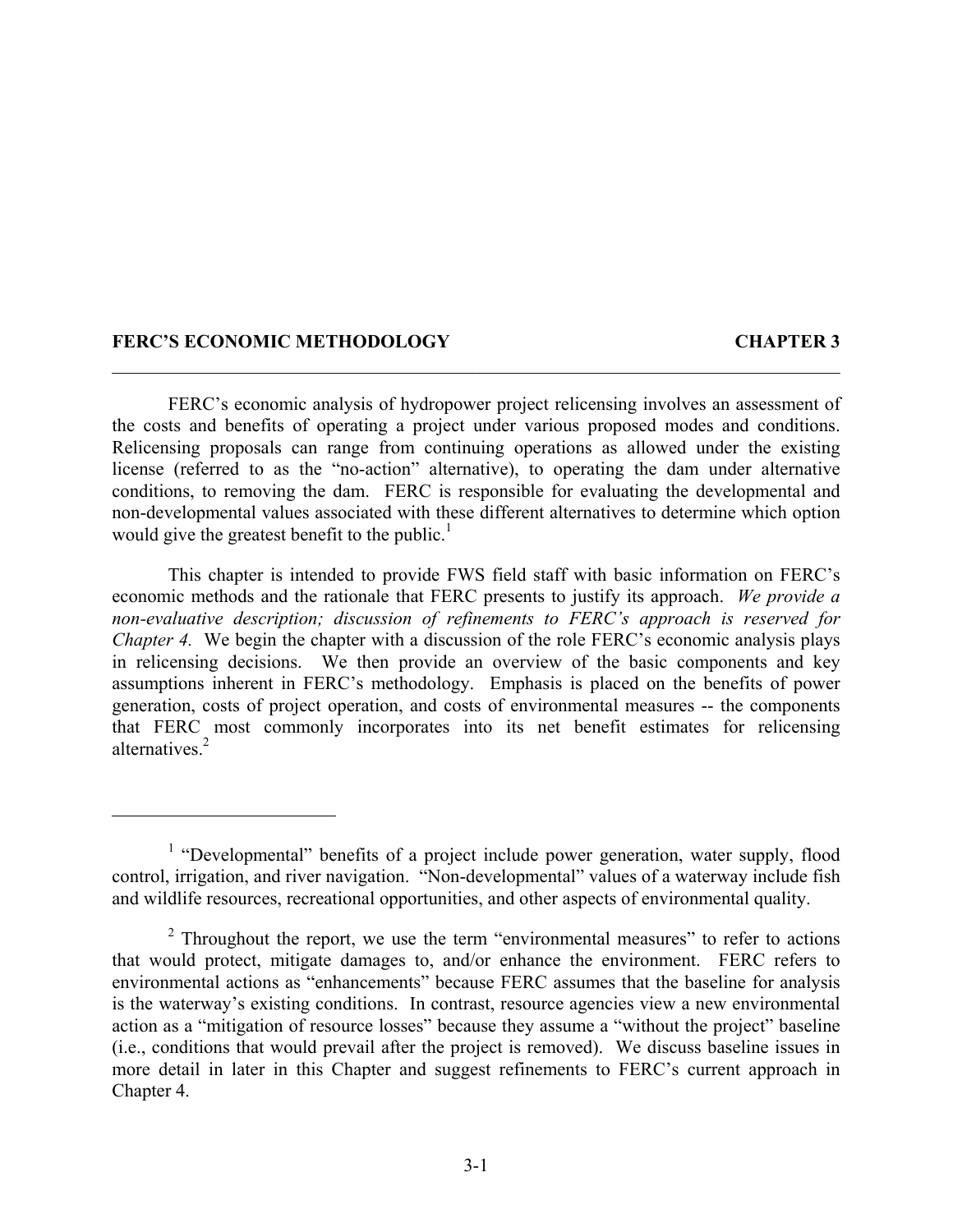We also describe FERC's approach to assessing components that are not commonly included in the quantification of net benefits for relicensing alternatives. These elements include: "avoided pollution" benefits of hydropower generation (as compared to other means of generating power); services provided by project operation, such as flood control, water supply, irrigation, and river navigation benefits; and environmental benefits, such as improved recreational opportunities, improved fish and wildlife resources, and other aspects of environmental quality.

### **PURPOSE OF FERC'S ECONOMIC ANALYSIS**

In a recent relicensing decision, FERC summarized the purpose of its economic analysis as follows:

The basic purpose of [FERC's] economic analysis is to provide a general estimate of the potential power benefits and the costs of a project, and reasonable alternatives to project power. The analysis helps to support an informed decision concerning what is in the public interest with respect to a proposed license.<sup>3</sup>

While economic analysis plays an important role in guiding relicensing decisions, it is not the only decision criterion. FERC staff also weigh factors not captured (or quantified) in their economic analysis:

[W]hen we [FERC] decide among competing proposals, we must deal with both (1) resource effects we can quantify, often expressed in dollars, and (2) aspects we must describe qualitatively, sometimes based on expert opinion. In proceedings with qualitative aspects, we usually look at the economic value of the proposals first. Then we see whether the best qualitative proposal differs from the best economic proposal.<sup>4</sup>

This mixed quantitative and qualitative approach makes it possible for FERC to issue a license even if its economic analysis suggests the relicensing alternative will result in net negative benefits. As FERC states in its Mead Corporation relicensing decision, "while economic considerations are a significant element of the public interest balancing for both new and existing projects, they are by no means the determinative consideration, and a finding of negative economic benefits does not preclude issuance of a license."<sup>5</sup>

FERC staff acknowledge that basing relicensing decisions on a straightforward benefitcost analysis would be preferable to the current approach. However, this is only possible when estimates can be quantified for both developmental and non-developmental values:

3 FERC, *Order Issuing New License, Mead Corporation*, Project No. 2506, July 13, 1995, p. 8.

4 FERC, *Deciding Competing Resource Use Issues at FERC -- From Theory to Practice*, prepared by James M. Fargo, 1993, p. 2.

<sup>5</sup> FERC, Project No. 2506, July 13, 1995, p. 8-11.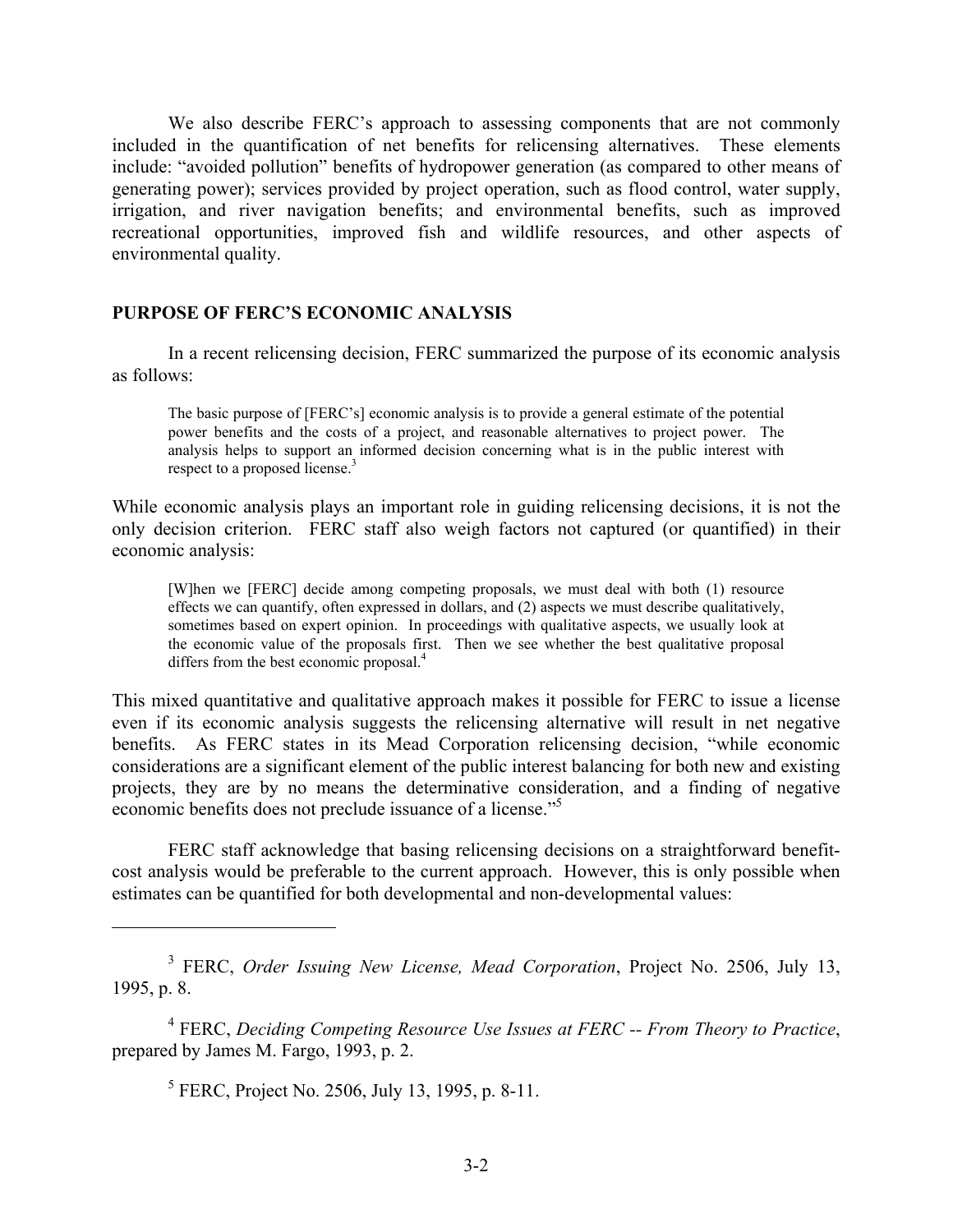If we [FERC] assign a dollar value to each competing developmental and non-developmental use of a waterway, we can use economic principles alone to decide which proposal gives the greatest benefit to the public…. the proposal with the largest total value should give the greatest developmental and non-developmental benefits to the public.<sup>6</sup>

Assigning dollar values to non-developmental resources is often difficult because no conventional market exists for these resources. FERC staff point out three major problems with estimating the value of non-developmental resources:

- The kind of information needed to put a dollar value on a unit of a resource (dollars per recreation-day or dollars per fish) may not exist (or may be difficult to apply).
- Unlike developmental values, getting people to agree on exactly what costs they should include to derive a value for a unit of a nondevelopmental resource can be difficult.
- If the information needed to put a dollar value on a unit of a resource does exist, it may be difficult to estimate how a proposed environmental measure increases the number of resource units.<sup>7</sup>

Due to these problems, FERC's economic analyses typically involve a combination of assigning dollar values to developmental resources and qualitatively appraising the value of nondevelopmental resources. FERC weighs quantifiable net benefits with qualitatively appraised factors to decide which relicensing alternative is most in the public's interest.

# **OVERVIEW OF FERC'S ECONOMIC METHODOLOGY**

To estimate the net benefits of different relicensing proposals, FERC focuses its economic analysis on six benefit and cost components associated with power generation, project operation, and environmental measures (see Exhibit 3-1). Typically, FERC quantifies three of these components (indicated by solid-line boxes) and incorporates them in its net benefit estimates. The others (indicated by dotted-line boxes) are either assessed qualitatively due to the difficulties associated with assigning dollar values to non-market amenities, or quantified but left out of the net benefit calculation.

<sup>6</sup> FERC, *Evaluating Relicense Proposals at the Federal Energy Regulatory Commission*, Office of Hydropower Licensing, Paper No. DPR-2, Washington, DC, April 1991, p. 8.

 $<sup>7</sup>$  FERC, Ibid., p. 8-9.</sup>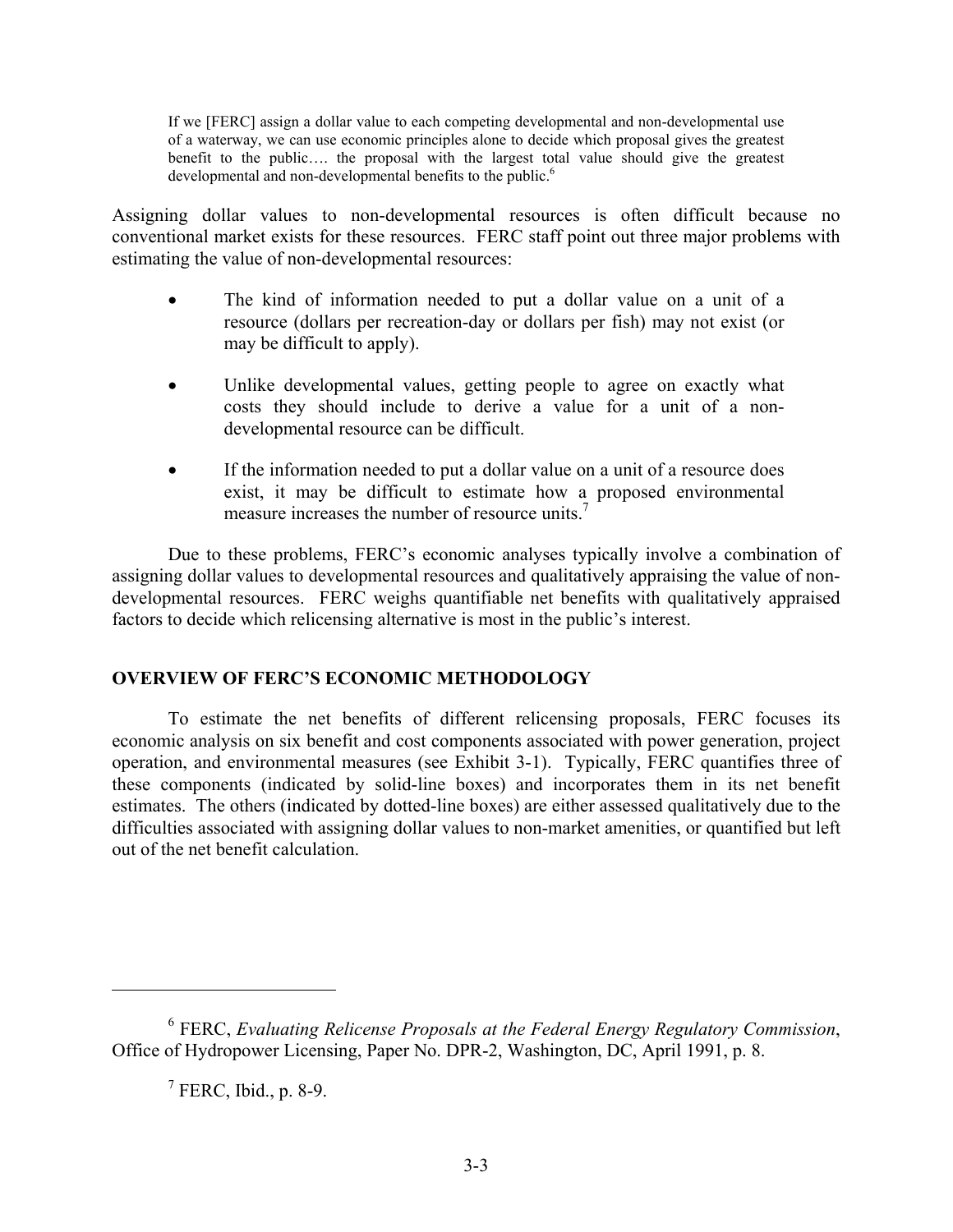

The six benefit and cost components of FERC's economic methodology for estimating annual net benefits can be defined as follows:

- **1. Annual Gross Power Benefits:** These benefits reflect the avoided cost of replacing a project's power generation and dependable capacity with power and equally reliable capacity from an alternative source.<sup>8</sup>
- **2. Annual Benefits Of Avoided Pollution:** Relative to alternative types of power generation, such as a coal-fired plant, hydropower production generates less air pollution. FERC generally discusses this avoided pollution as a benefit of hydropower projects.
- **3. Annual Costs of Operation:** This cost reflects past investment costs owed on the project, anticipated future investment costs, and current operation and maintenance (O&M) costs.
- **4. Annual Benefits Of Project Services:** Beyond power generation, hydroelectric projects may offer benefits such as flood control, water supply, irrigation, and river navigability.
- **5. Annual Costs Of Environmental Measures:** Many licensing decisions introduce operating conditions designed to protect, mitigate damages to, or improve environmental quality. These changes may result in direct costs and/or reduced power values. There are direct costs associated with, for instance, purchasing and installing fish passage facilities. Likewise, changes

<sup>&</sup>lt;sup>8</sup> "Dependable capacity" refers to the power a project can guarantee it will produce during future hours of peak demand, such as the afternoon of a hot summer day. Capacity is constrained by the amount of water that can be run through the project to generate power.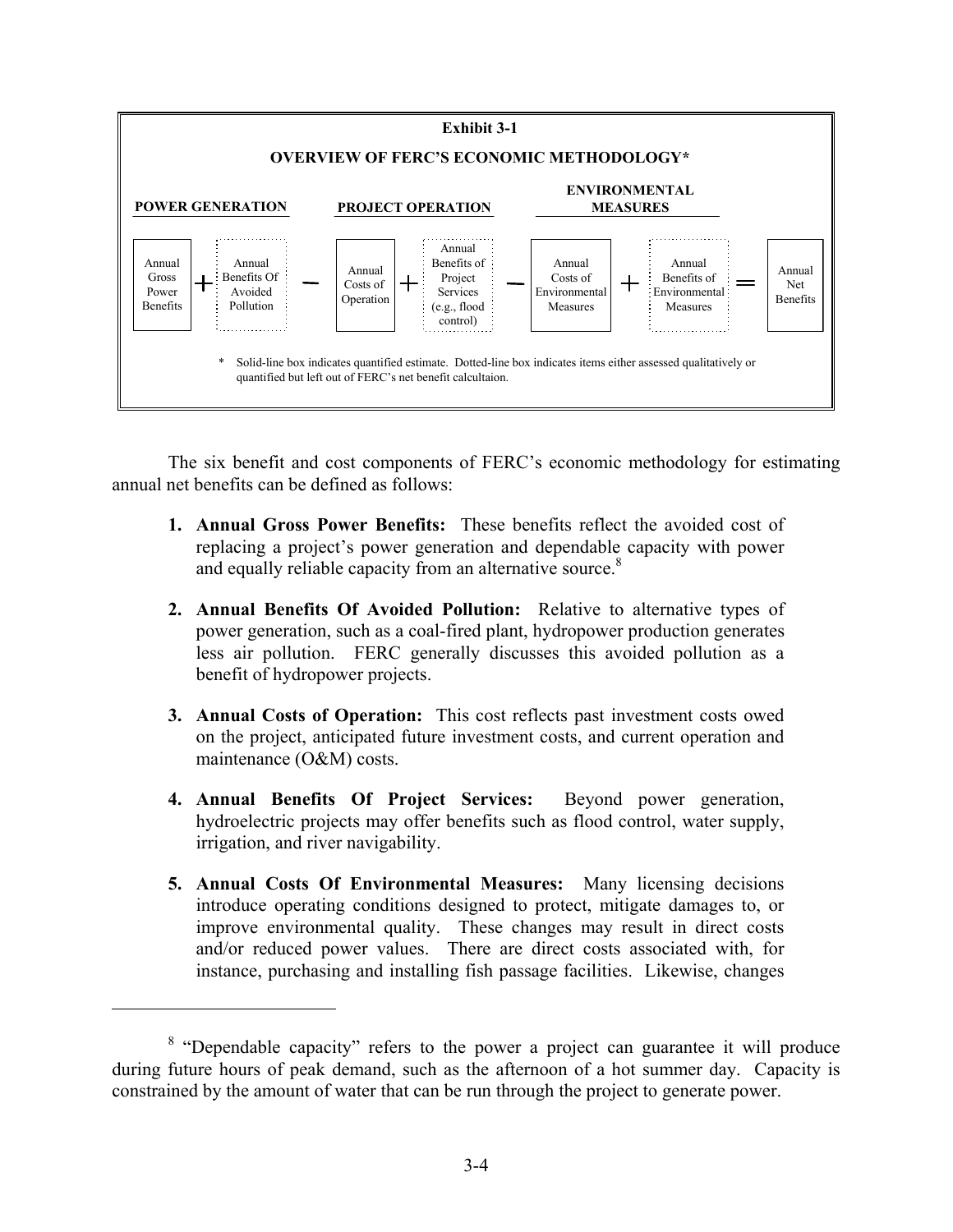in flows may reduce power values, either because they cause direct losses in power generation or they shift power generation from periods when energy prices are high to periods when energy prices are low.

**6. Annual Benefits Of Environmental Measures:** Environmental measures, such as fish screens or changes in minimum flow requirements, can improve fish and wildlife resources, recreational opportunities, and other aspects of environmental quality. Because these benefits are separate from power generation values, they are often referred to as "non-power" benefits.

To estimate annual net benefits, the costs of project operation and environmental measures are subtracted from the quantitative and qualitative benefits of gross power generation, avoided pollution, project services, and environmental measures.

## **KEY CONCEPTS AND ASSUMPTIONS**

Before describing FERC's approach to developing estimates for each of the six components listed above, we summarize some of the key assumptions underlying FERC's economic analysis. These assumptions include: (1) where FERC has set its baseline for analysis; (2) how FERC treats inflation; and (3) what discount rate and time period FERC uses as a basis for developing estimates.

### **Baseline For Analysis**

To evaluate competing uses of a waterway, FERC needs a reference point or "baseline" against which it can compare each proposal's potential impact on developmental and nondevelopmental resources. FERC has established that the appropriate baseline to use for relicensing proceedings is *the current operation of the project under its existing license and the current waterway environment*. 9 Against this baseline, referred to as the "no-action" alternative, FERC staff evaluate proposed relicensing alternatives and environmental measures.

The choice of a baseline can affect the environmental analysis of relicensing alternatives in two ways.10 First, it can affect the *quantity or level* of environmental impacts attributable to the project. For example, the environmental impacts of a project would be considered much greater if viewed from a baseline of "without the project" (i.e., conditions that would prevail after the project is removed) as opposed to a baseline of existing conditions with the project. Second, the baseline affects the *type* of environmental measures used to offset project impacts. For instance, under the current baseline, measures may be directed toward improving the existing environment (e.g., enhancing reservoir fisheries and reservoir recreation). If a "without

<sup>10</sup> For a more detailed discussion of baseline issues, see Hydropower Reform Coalition, *Environmental "Baseline" In FERC Relicensing*, May 1, 1997, p. 2-3.

<sup>&</sup>lt;sup>9</sup> FERC, April 1991, op cit., p. 5. Also see City of Tacoma, 67 FERC  $\Box$  61,152, 1994.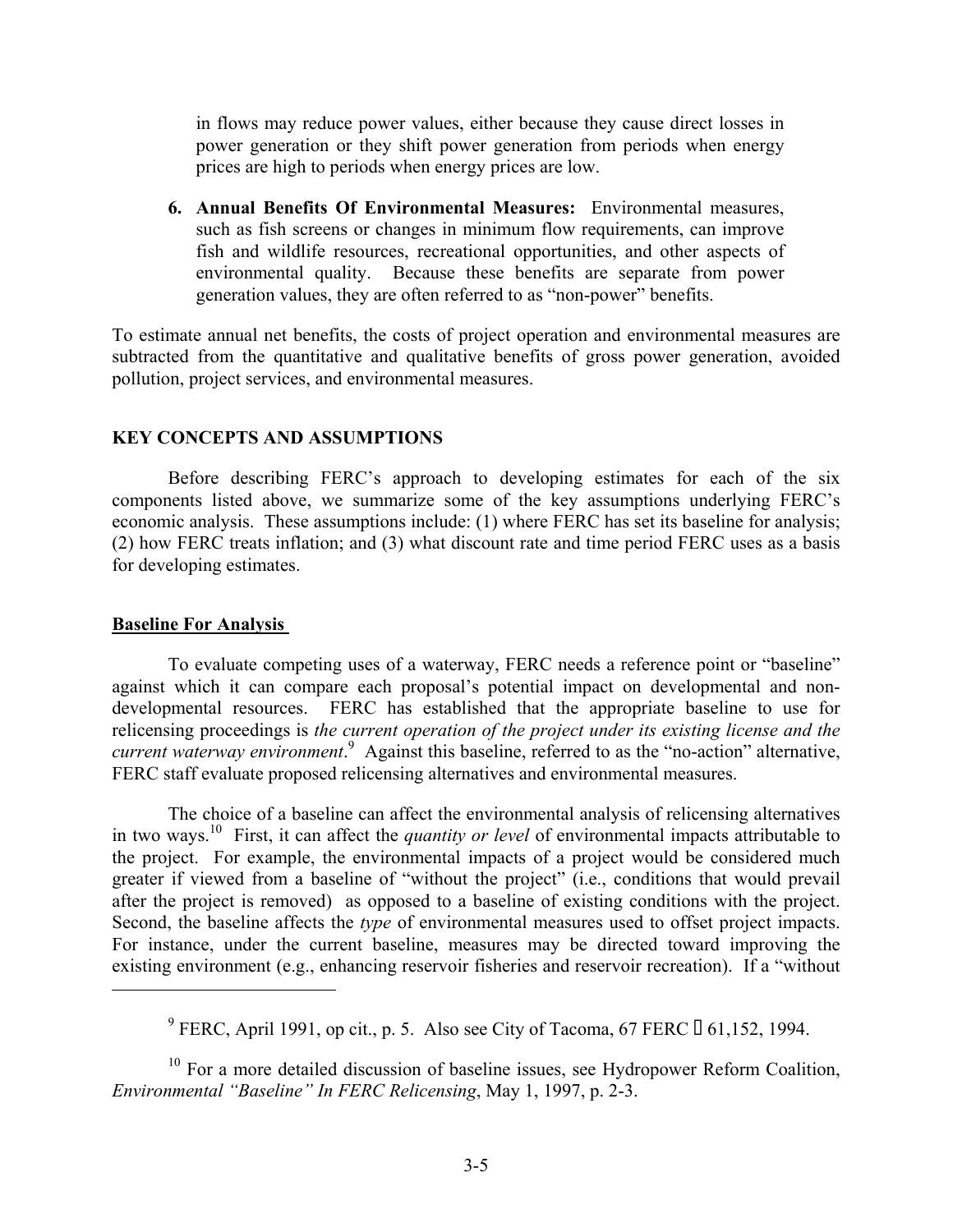the project" baseline were assumed, measures might be more focused on mitigating resource losses caused by the existing project (e.g., measures to restore the ecological health of the river).

 $E^*$  In Chapter 4, we discuss baseline issues in more detail and suggest refinements to FERC's current approach. We recommend that parties involved in relicensing use "without the project" conditions as a reference point for identifying potential non-power benefits associated with the river resource.

## **Treatment Of Inflation**

In its Mead Corporation relicensing decision of 1995, FERC declared a new policy for the treatment of inflation in its economic analyses. FERC decided it will no longer assume costs escalate steadily over the term of the license. Instead, FERC will base its economic analysis on current costs.

The commission is changing its approach to evaluating the economics of both new and existing hydroelectric projects. We no longer will employ an analysis that assumes alternative fossil fuel and other costs escalate steadily over the term of the license. Instead we will use current costs to compare the costs of the project and likely alternative power…. Costs for alternative fossil fuels, operation and maintenance expenses, and the like, will remain constant. No forecasts or assumptions will be made concerning potential future inflation, escalation, or deflation beyond the license issuance date for existing projects. $11$ 

FERC defends its policy change for the treatment of inflation by noting the difficulty of predicting inflation in general, as well as the problem of forecasting inflation for specific components of power costs, such as fuel.

FERC's "no inflation" policy does not systematically bias its economic analysis of project benefits. Rather, the impact of the "no inflation" assumption will depend on how price inflation varies for different components of FERC's economic analysis. For example, long-term fuel price inflation could rise at a faster rate than other project-specific costs. If this scenario occurs, by ignoring inflation, FERC will understate the relative cost of replacement power, and therefore understate the value of the project's power benefits. However, under a different scenario, fuel price inflation could rise at a slower rate than other project costs, resulting in an overstatement of the project's power benefits.

### **Discount Rate And Time Period For Analysis**

FERC's economic analysis covers a 30-year time period.<sup>12</sup> Because the costs and benefits of relicensing alternatives may occur at different times during the 30-year period, FERC

 $12$  FERC, Ibid., p. 10

 $11$  FERC, Project No. 2506, July 13, 1995, op cit., p. 10.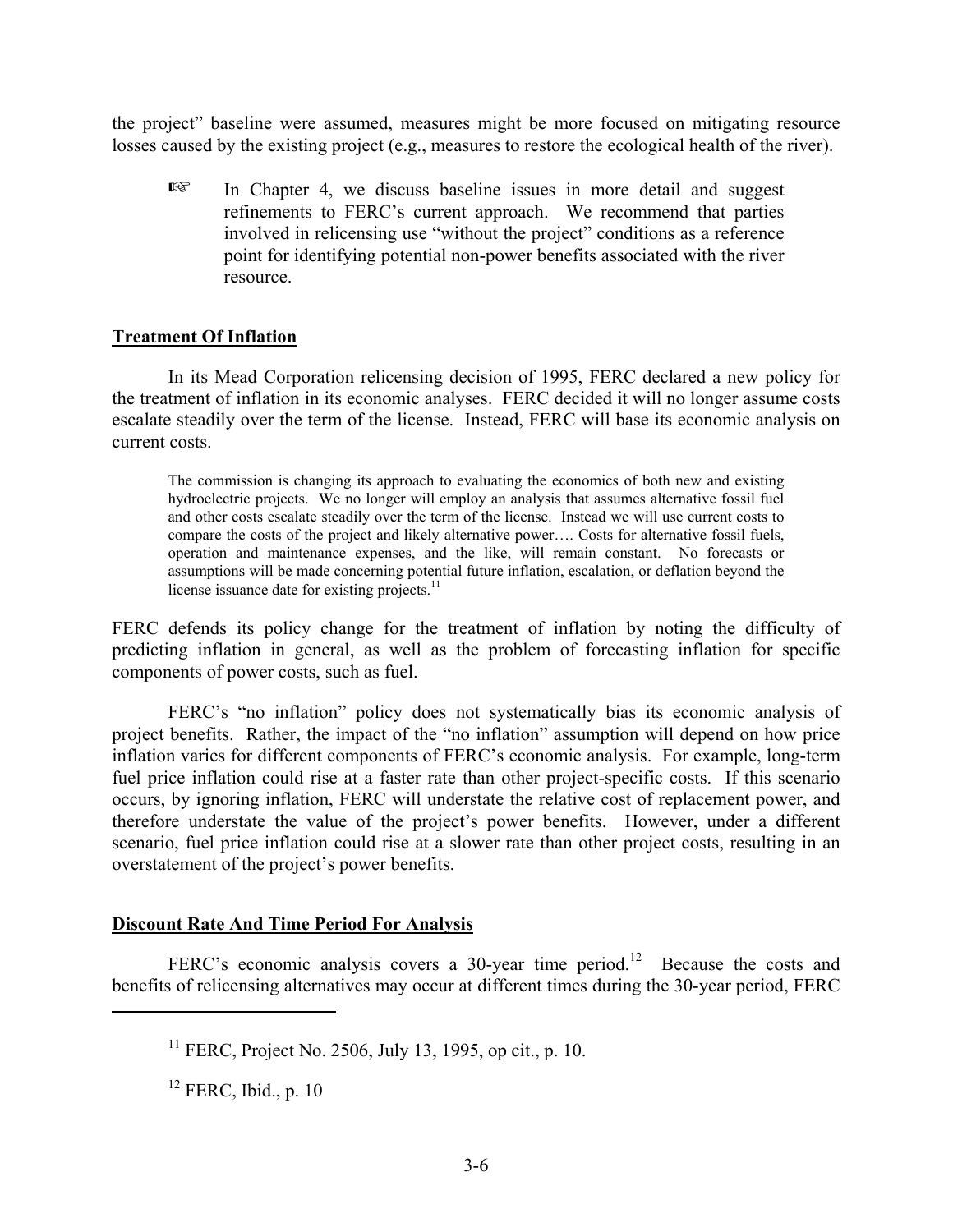"discounts" future costs and benefits to their "present value" to make relicensing alternatives comparable. Discounting is commonly applied in financial analysis because it provides a means for converting future costs and benefits into present value dollar amounts (i.e., their worth today). The principle behind discounting is the "time value of money" -- i.e., a dollar paid today is worth more than a dollar paid a year into the future because the person holding the dollar can invest it and earn a return.

FERC typically assumes a discount rate of ten percent, though in some instances a rate as low as seven percent has been applied.<sup>13</sup> To illustrate how discount rates work, we have applied a seven and ten percent discount rate to a project's ten-year stream of annual benefits of \$1,000,000 (see Exhibit 3-2). The purpose of this example is to show how: (1) the further into the future benefits (or costs) occur, the lower their present value; and (2) the greater the discount rate applied, the lower the present value will be for a given benefit (or cost) stream.

Through discounting, FERC develops total present value estimates of net benefits that allow for "apples to apples" comparisons of relicensing alternatives. The alternative with the highest total present value of net benefits is preferable. As an additional step, FERC applies a "levelizing" formula to the present value sums to establish equal net benefit amounts for each year of a new license.<sup>14</sup> This allows estimates to be compared on an annual basis.

### **Why Discount Rates Matter**

The choice of a discount rate can significantly affect the present value of future costs and benefits. For example, relicensing alternatives with net benefits that occur further into the future will be relatively more attractive when a lower discount rate is applied. To illustrate, consider two alternatives based on the present value calculations shown in Exhibit 3-2. Project A will generate \$1,000,000 in net benefits in Year 2, while Project B will generate \$1,000,000 in net benefits in both Year 9 and Year 10. As shown in Exhibit 3-3, the discount rate greatly affects which project is preferable. Under a lower discount rate (seven percent), Project B is more attractive; the reverse is true under a higher discount rate (ten percent).

 $13$  FERC used a 7 percent discount rate in its analysis of the Cushman project (FERC, *Draft Environment Impact Statement, Project No. 460,* November 1995, p. 5-7), and 8 percent in the White Rapids project (FERC, *Draft Environmental Impact Statement, Project No. 2357,*  November 1995, p. D-4). As cited in David Marcus, *FERC's Economic Analysis Of Hydro Projects: A Review Of Policy And Practice Since The Mead Decision*, prepared for the Hydropower Reform Coalition, March 18, 1997, p. 7.

<sup>&</sup>lt;sup>14</sup> Levelizing is similar to creating an annuity, in that it creates a level stream of equal dollar payments that lasts for a fixed period of time. The formula for levelizing is:  $B = [PV * r * (1+r)^t]/[(1+r)^t-1]$  where "B" represents the levelized annual net benefits, "PV" represents the total present value of discounted net benefit flows, "r" is equal to the discount rate, and "t" represents the number of years over which the payments are to be made.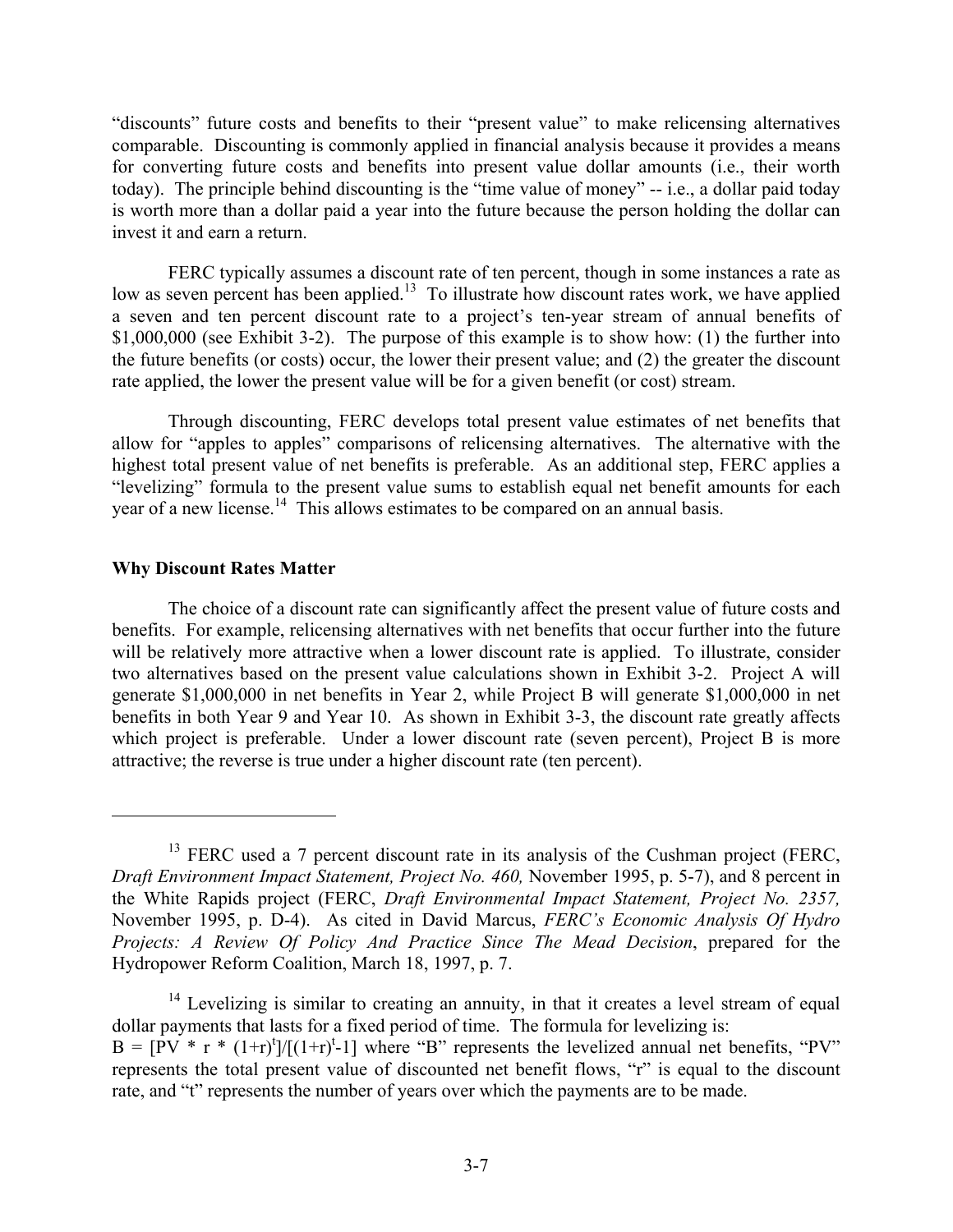$E \equiv$  In Chapter 4, we discuss the appropriate discount rate for analyzing relicensing alternatives in more detail. We recommend that, rather than the current ten percent discount rate, FERC apply a discount rate of two percent and seven percent. If annual net benefits differ significantly under the two rates, FERC should determine which relicensing measures are most sensitive to variation in the discount rate and evaluate their benefits to the public more thoroughly.

|                                                                                                                                                                                                | <b>Exhibit 3-2</b>                                                                          |           |           |  |  |  |
|------------------------------------------------------------------------------------------------------------------------------------------------------------------------------------------------|---------------------------------------------------------------------------------------------|-----------|-----------|--|--|--|
|                                                                                                                                                                                                | <b>DISCOUNTING A STREAM OF BENEFITS TO PRESENT VALUE</b><br><b>UNDER TWO DISCOUNT RATES</b> |           |           |  |  |  |
| <b>Power Generation</b><br><b>Present Value Of Benefits**</b><br><b>Present Value Of Benefits**</b><br>Year<br><b>Benefits</b><br>(7 percent discount rate)<br>(10 percent discount rate)<br>÷ |                                                                                             |           |           |  |  |  |
|                                                                                                                                                                                                | \$1,000,000                                                                                 | \$934,579 | \$909,091 |  |  |  |
| 2                                                                                                                                                                                              | \$1,000,000                                                                                 | \$873,438 | \$826,446 |  |  |  |
| 3                                                                                                                                                                                              | \$1,000,000                                                                                 | \$816,298 | \$751,315 |  |  |  |
| 4                                                                                                                                                                                              | \$1,000,000                                                                                 | \$762,895 | \$683,013 |  |  |  |
| 5                                                                                                                                                                                              | \$1,000,000                                                                                 | \$712,986 | \$620,921 |  |  |  |
| 6                                                                                                                                                                                              | \$1,000,000                                                                                 | \$666,342 | \$564,474 |  |  |  |
|                                                                                                                                                                                                | \$1,000,000                                                                                 | \$622,750 | \$513,158 |  |  |  |
| 8                                                                                                                                                                                              | \$1,000,000                                                                                 | \$582,009 | \$466,507 |  |  |  |
| 9                                                                                                                                                                                              | \$1,000,000                                                                                 | \$543,933 | \$424,097 |  |  |  |
| 10                                                                                                                                                                                             | \$1,000,000                                                                                 | \$508,349 | \$385,543 |  |  |  |
|                                                                                                                                                                                                | \$7,023,582<br><b>Total Present Value</b><br>\$6,144,567                                    |           |           |  |  |  |
| * Repetite are realized at the <i>and</i> of each year                                                                                                                                         |                                                                                             |           |           |  |  |  |

ed at the *end* of each year.

\*\*Present value of benefits = undiscounted value /  $(1 +$  discount rate)<sup>(Year#)</sup>

For example, at a discount rate of 7 percent, the present value of \$1 million in benefits to be received in Year  $5 = $1,000,000 / (1 + .07)^{5} = $712,986$ 

| <b>Exhibit 3-3</b>                                                          |                                                                   |                                                                    |  |
|-----------------------------------------------------------------------------|-------------------------------------------------------------------|--------------------------------------------------------------------|--|
| <b>COMPARISON OF PROJECT ALTERNATIVES</b><br>UNDER DIFFERENT DISCOUNT RATES |                                                                   |                                                                    |  |
| Relicensing<br><b>Alternatives</b>                                          | <b>Present Value Of Net Benefits</b><br>(7 Percent Discount Rate) | <b>Present Value Of Net Benefits</b><br>(10 Percent Discount Rate) |  |
| Project A                                                                   | \$873,438                                                         | \$826,446                                                          |  |
| Project B                                                                   | \$1,052,283                                                       | \$809,641                                                          |  |

### **Why The Time Period Of Analysis Matters**

In addition to the discount rate, it is worth noting that the number of years included in an economic analysis can affect the net benefits of relicensing alternatives. Although FERC has established that its economic analysis will cover a 30-year period, it is possible that some alternatives, such as dam removal, may result in long-term net benefits that continue to be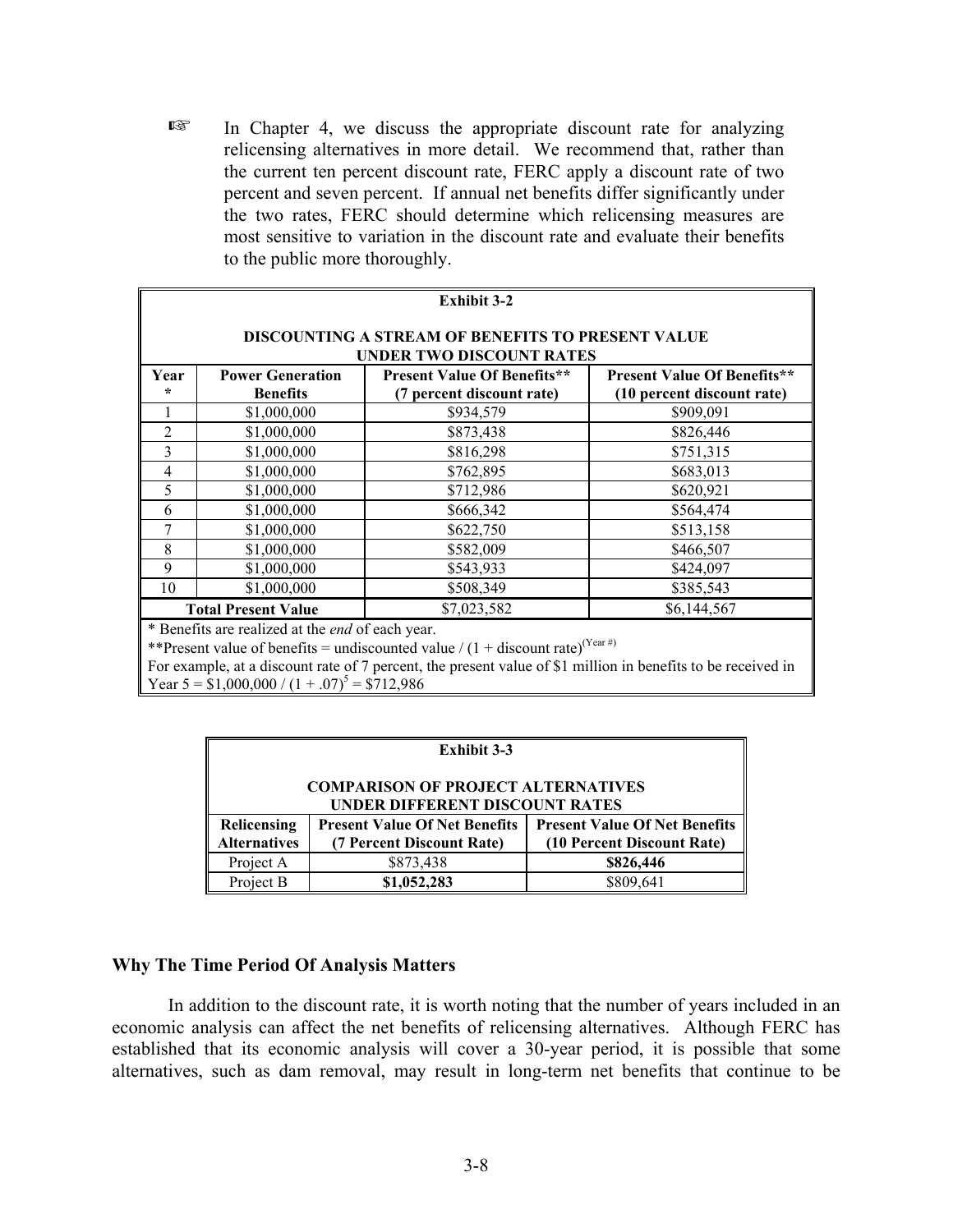realized after 30 years. A longer period of analysis that captured these benefits would make such alternatives relatively more attractive.

## **FERC'S APPROACH TO ESTIMATING ANNUAL NET BENEFITS**

To calculate the annual net benefits of relicensing alternatives, FERC develops quantitative estimates for three of the six cost and benefit components shown in Exhibit 3-1: (1) Annual Gross Power Benefits; (2) Annual Costs of Operation; and (3) Annual Costs Of Environmental Measures. Below, we describe FERC's approach to estimating values for these components. FERC's economic analysis can vary somewhat from project to project. Our description is intended to capture the approach commonly used by FERC, while noting important variations. For illustration, we draw on examples from FERC's analysis of the North Georgia project.<sup>15</sup> Based on our review of FERC's economic analyses, and conversations with FERC staff, the North Georgia project appears to provide a fair representation of FERC's economic approach.16

### **Annual Gross Power Benefits**

Gross power benefits reflect the cost that would be incurred to replace a project's current energy and dependable capacity values with energy and equally reliable capacity from an alternative source.<sup>17</sup> FERC quantifies how an overall electric power system's future costs would differ with and without the project.

FERC calculates the annual gross power benefits of a project by: (1) summing the costs of replacing its energy and capacity values; and (2) multiplying that sum by the average annual

<sup>15</sup> FERC, *Final Environmental Impact Statement, North Georgia Hydroelectric Project*, FEIS-0098, June 1996. The North Georgia project is located in the Savannah River Basin on the Tallulah, Chattooga, and Tugalo rivers in northeast Georgia and northwest South Carolina. It consists of six dams that collectively generate an average of 427 gigawatt-hours (GWh) of energy annually.

<sup>&</sup>lt;sup>16</sup> Charles R. Hall (FERC, Office of Hydropower Licensing) agreed with IEc's assessment that the North Georgia project provides a representative example of FERC's economic approach. He also provided additional economic data on the North Georgia project. Personal communication, April 29, 1998.

 $17$  Energy values are variable; they rise and fall with changes in supply and demand. In FERC's analysis, energy values reflect the average hourly energy value of the project. Dependable capacity values (as noted previously) are based on the amount of power a project can reliably be expected to produce during future periods of peak energy demand. Through contractual agreements, projects get paid a fixed amount for their dependable capacity. Unlike energy values, capacity values do not fluctuate with hour-to-hour changes in supply and demand.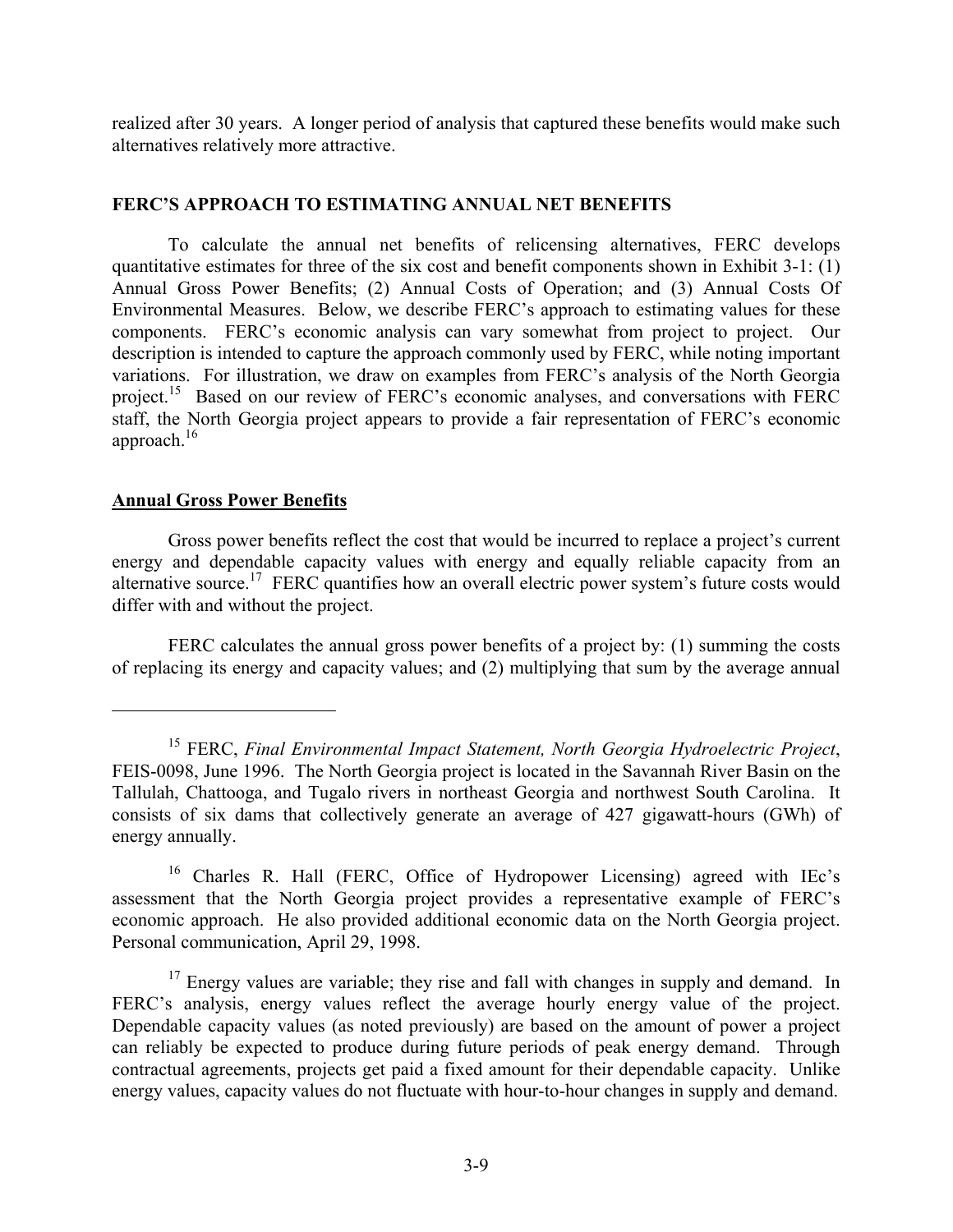generation of the existing project. For example, FERC estimates that the energy value (average marginal energy cost avoided by power generation) of the North Georgia project is \$15/megawatt-hour (MWh) and the value of the project's dependable capacity is \$27/MWh. FERC multiplies the sum of these values (\$42/MWh) by the average annual generation of the project (427,000 MWh) to arrive at an estimate of \$18 million in annual gross power benefits.

To develop energy and capacity value estimates, FERC uses one of two approaches: (1) the cost of replacement power from the most likely thermal alternative; or (2) simulated market prices. Each approach represents an effort to develop energy and capacity price information that can be used to estimate future power costs with and without the hydropower project.

### **"Most Likely Thermal Alternative" Approach**

The "most likely thermal alternative" approach is the method most commonly used by FERC to estimate gross power benefits.<sup>18</sup> Under this method, FERC decides which thermal unit (or units) would most likely replace the power currently generated by the applicant's hydropower project. To identify this alternative source, FERC considers the specifics of the hydropower project and circumstances in the regional power market:

In proceedings where the hydro project has little or no dependable capacity, the cost of the alternative to the hydro project is often the cost of increasing the load on the regional utilities' existing fossil-fuel generators. For hydro projects with dependable capacity, besides including fuel cost, the cost of the alternative power is likely to include all operation and maintenance expenses and fixed costs of any thermal plants the project would displace.<sup>19</sup>

In addition, industrial applicants that directly use their project's power avoid power transmission and distribution costs. Since replacement power for these applicants would most likely be purchased from a local utility, replacement costs must include the utility's costs of power transmission and distribution.

### **A Simplified Example Of The Most Likely Thermal Alternative Approach**

To clarify FERC's most likely thermal alternative approach, consider the simplified regional power system shown in Exhibit 3-4. Three generation facilities (A, B, and C) supply all of the region's power in equal amounts. For the purpose of this example, assume that power represents energy and capacity values combined and power demands are constant. Producer A is a hydropower project that has applied to FERC for relicensing. To estimate the gross power benefits of Producer A, FERC assesses the costs of replacing Producer A's power with the most likely least-cost alternative. In this case, construction of Producer D's power generation facility

<sup>18</sup> FERC, *Workshop on Evaluating the Economics of Hydroelectric Projects at FERC*, Office of Hydropower Licensing, February 3, 1998, p. 3.

<sup>&</sup>lt;sup>19</sup> FERC, Ibid.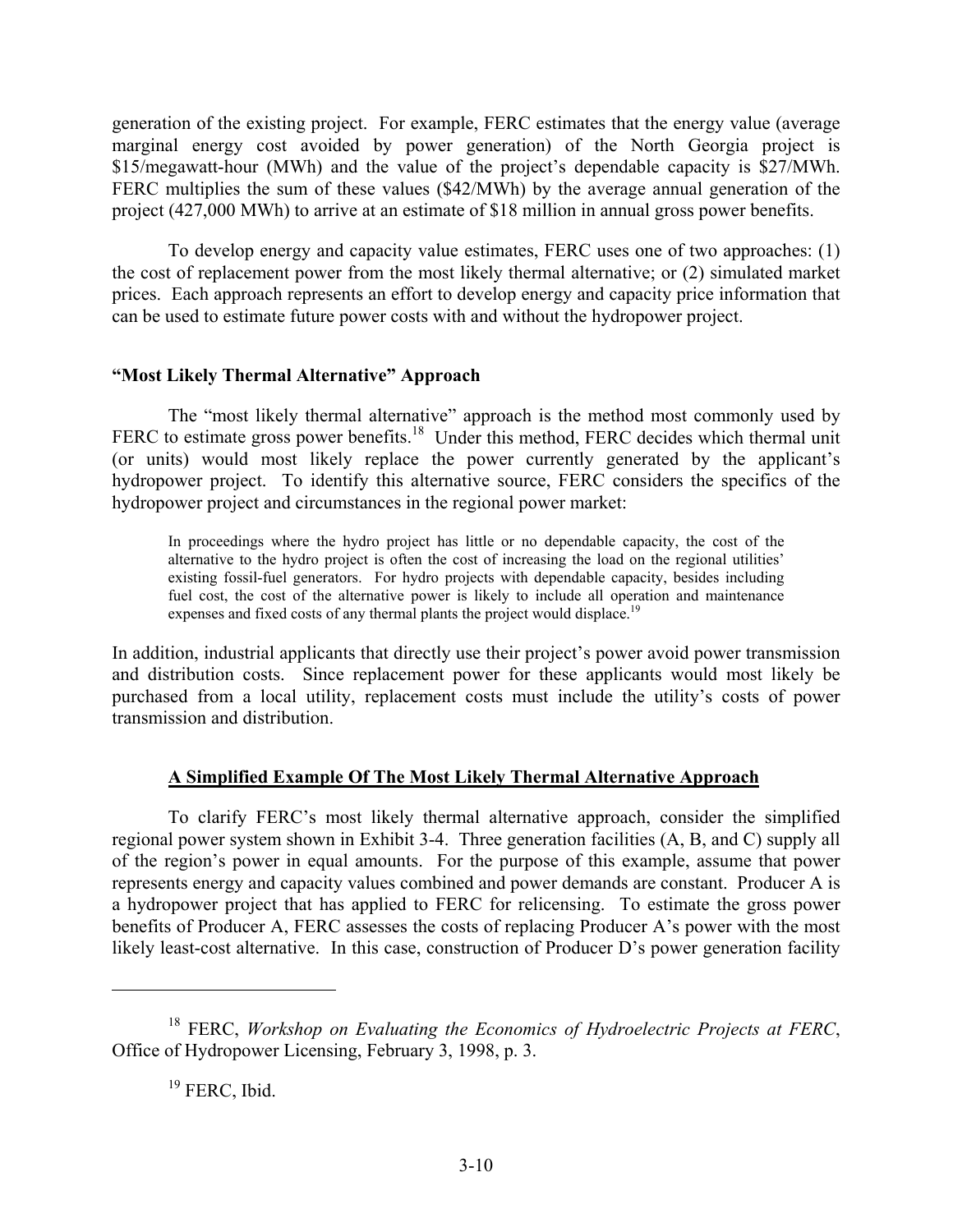would be necessary. The shaded rectangle under Producer D represents its fuel costs, operation and maintenance expenses, and fixed costs of the plant. These costs represent the gross power benefits of Producer A's existing project. It is worth noting that the *net* power benefits of Producer A's project are equal to the difference between the shaded rectangle under Producer D and Producer A (i.e., gross power benefits - cost of operation).



# **Applying The Thermal Alternative Approach To The North Georgia Project**

FERC used the most likely thermal alternative approach in its analysis of the North Georgia hydroelectric project. This involved reviewing the records of generating plants operated or owned by Georgia Power, the operator seeking a new license for the North Georgia project. In addition to hydroelectric plants, Georgia Power operates steam and combustion turbine facilities that are fueled by coal, gas, and oil. FERC examined the amount of fuel used by these plants and found that coal is used the most, followed by gas, and then oil. Therefore, FERC assumed that Georgia Power would use existing coal-fired plants to replace any loss in the hydroelectric project's energy. FERC assumed combined-cycle turbine plants would be used to replace any loss in the project's capacity. $2^{0}$ 

 $E \equiv$  In Chapter 4, we review the most likely thermal alternative approach in more detail and identify several important areas where FERC's assumptions may be flawed and replacement costs could be improved.

 $20$  FERC, FEIS-0098, June 1996, op cit., p. 4-61.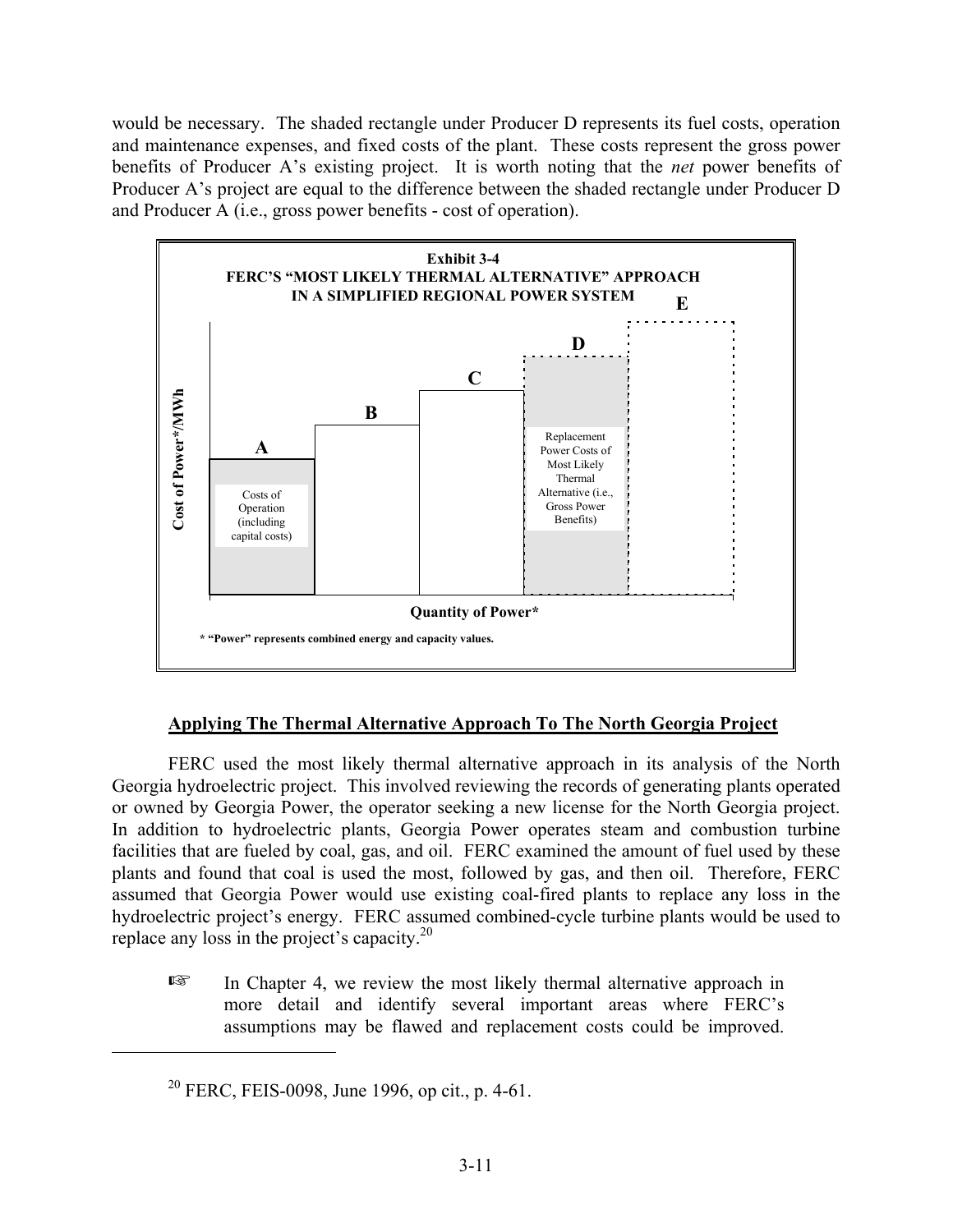For example, we note that in some cases energy demand and fuel costs may be overstated. We also recommend that, where possible, FERC begin using market prices to evaluate replacement energy costs rather than continue using the most likely thermal alternative approach.

#### **Simulated Market Price Approach**

Under the simulated market price approach, FERC does not attempt to pick which thermal alternative would most likely replace the power of the existing project. Instead FERC relies on energy and capacity price information developed by simulating the future operation of the regional electric power system. 21 By assessing the difference in future system costs with and without the existing hydropower project, FERC can estimate the dollar amount the system can avoid by continuing to operate the hydropower project. This amount is equal to the gross power benefits of the project.

In practice, FERC usually relies on an electric utility or regional planning body to develop simulated market prices due to the complexity of modeling power price scenarios. Among other things, the model must account for the cost of producing power; how the system will retire old and add new power generation facilities; and the dependability of the power system. Because of the significant challenges involved with building a reliable model, FERC uses the simulated market price approach less frequently than the most likely thermal alternative method. $^{22}$ 

### **Annual Costs Of Operation**

FERC's estimate of the annual costs of operation is based on the sum of the project's annualized capital costs and current operation and maintenance (O&M) costs. Capital costs include past investment costs owed on the project and anticipated future investments costs, such as dam repair. FERC's economic method for estimating the annual costs of operation typically involves three steps:

- 1. FERC totals the estimated unamortized capital costs of the project, including future and past investment costs, for the proposed 30-year license period.
- 2. Based on this total, and financial assumptions about the tax rate (typically 34 percent), interest rate, and discount rate (typically ten percent), FERC calculates a levelized annual capital cost for the 30-year period.

<sup>21</sup> FERC, *Workshop on Evaluating the Economics of Hydroelectric Projects at FERC,* op cit., p. 3.

<sup>&</sup>lt;sup>22</sup> FERC, Ibid.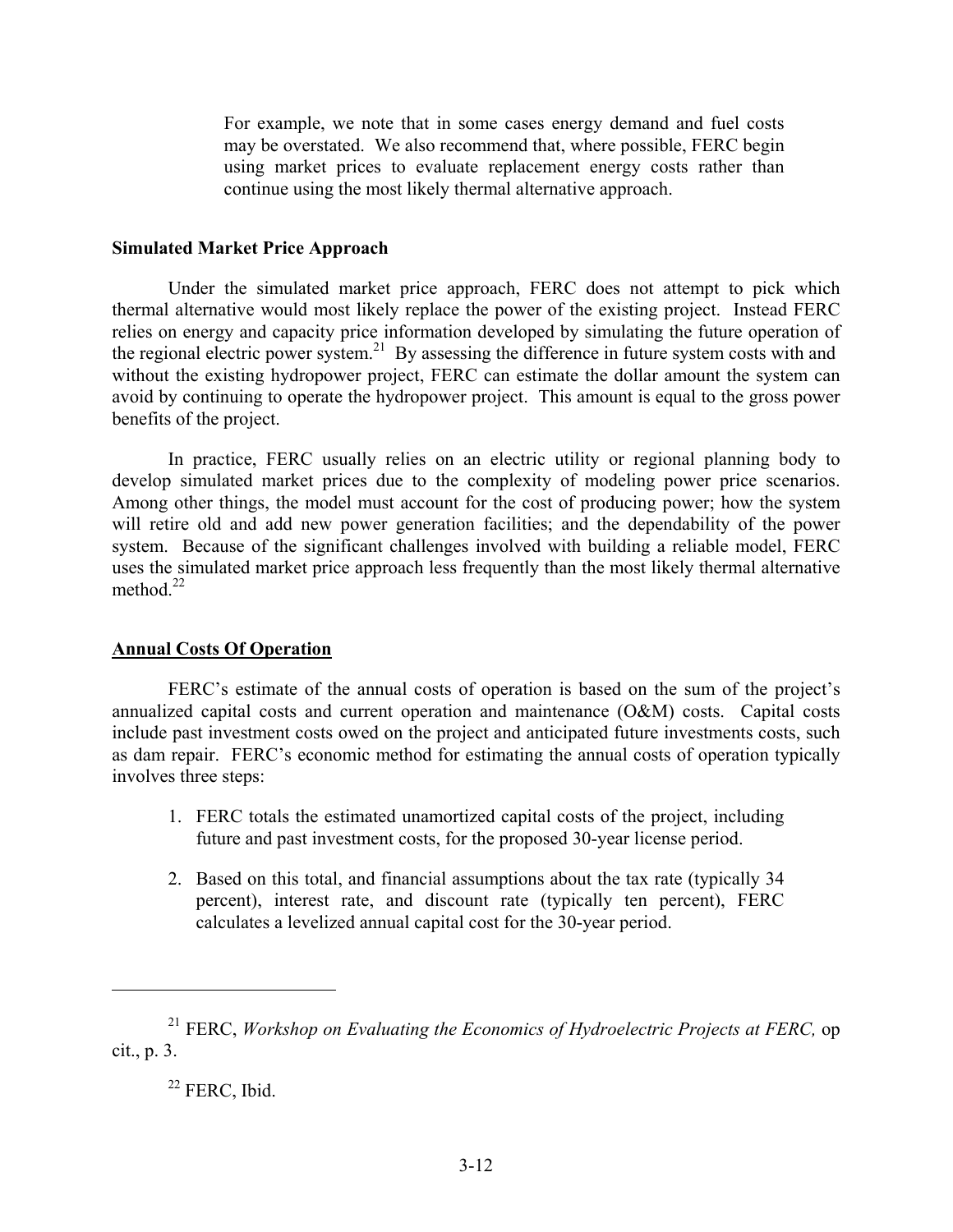3. FERC adds current annual O&M costs to the levelized annual capital cost to arrive at an estimate of the total annual costs of operation.

For example, FERC estimates that the total unamortized capital costs for the North Georgia project are \$36,627,146 in net investment costs and \$25,200,000 in future dam repair. Using these estimates, FERC calculates a levelized annual capital cost of about \$7,100,000, assuming a discount rate of 9.51 percent. To the annual capital costs, FERC adds current annual O&M costs (about \$3,600,000) and other levelized annual costs associated with taxes and insurance (about \$2,100,000) to arrive at an annual costs of operation of  $$12,800,000.<sup>23</sup>$ 

The annual costs of operation can also be affected by the environmental measures that FERC ultimately recommends as part of the new license. FERC has traditionally estimated the direct cost of environmental measures and folded them into annual project operation costs. For the purpose of disaggregating and clarifying FERC's methodology, we treat the costs of environmental measures and project operations as separate components.

In Chapter 4, we identify several important ways in which annual operation cost estimates could be improved. In particular, we operation cost estimates could be improved. recommended that the analysis: (1) remove "sunk costs" from the analysis; (2) estimate capital costs based on the year they are incurred; and (3) include future decommissioning costs.

# **Annual Costs Of Environmental Measures**

Environmental measures are usually targeted toward improving recreational opportunities, fish and wildlife resources, and other aspects of the river and reservoir environment. New licenses may require a range of actions, from constructing a boat ramp to installing fish passage facilities. Modification of instream flows may also be necessary for several reasons, such as the improvement of fish habitats, whitewater rafting opportunities, or aesthetics. In addition, licenses may require off-site conservation measures to compensate for habitat (e.g., wetlands) injured by the dam.

Environmental measures can affect costs in two ways. First, a measure may have direct costs, such as the costs of purchasing and installing a fish screen. Exhibit 3-5 provides examples of the direct costs of some FERC-recommended measures for the North Georgia project. Second, a measure may cause losses in power values. Most often these losses are due to required flow changes that affect "peaking" projects (see text box for more information on peaking power). Increases in minimum flows can reduce power generation directly or shift power generation from high-demand, peaking periods (e.g., daytime) to low-demand, base-load periods (e.g., nighttime). Exhibit 3-6 shows examples from the North Georgia project in which FERC-recommended flow changes affect energy values. In some instances, environmental

<sup>23</sup> FERC, *North Georgia Hydroelectric Project -- Economic Spreadsheet*, Project No. 2354, provided by Charles R. Hall, Office of Hydropower Licensing, April 29, 1998.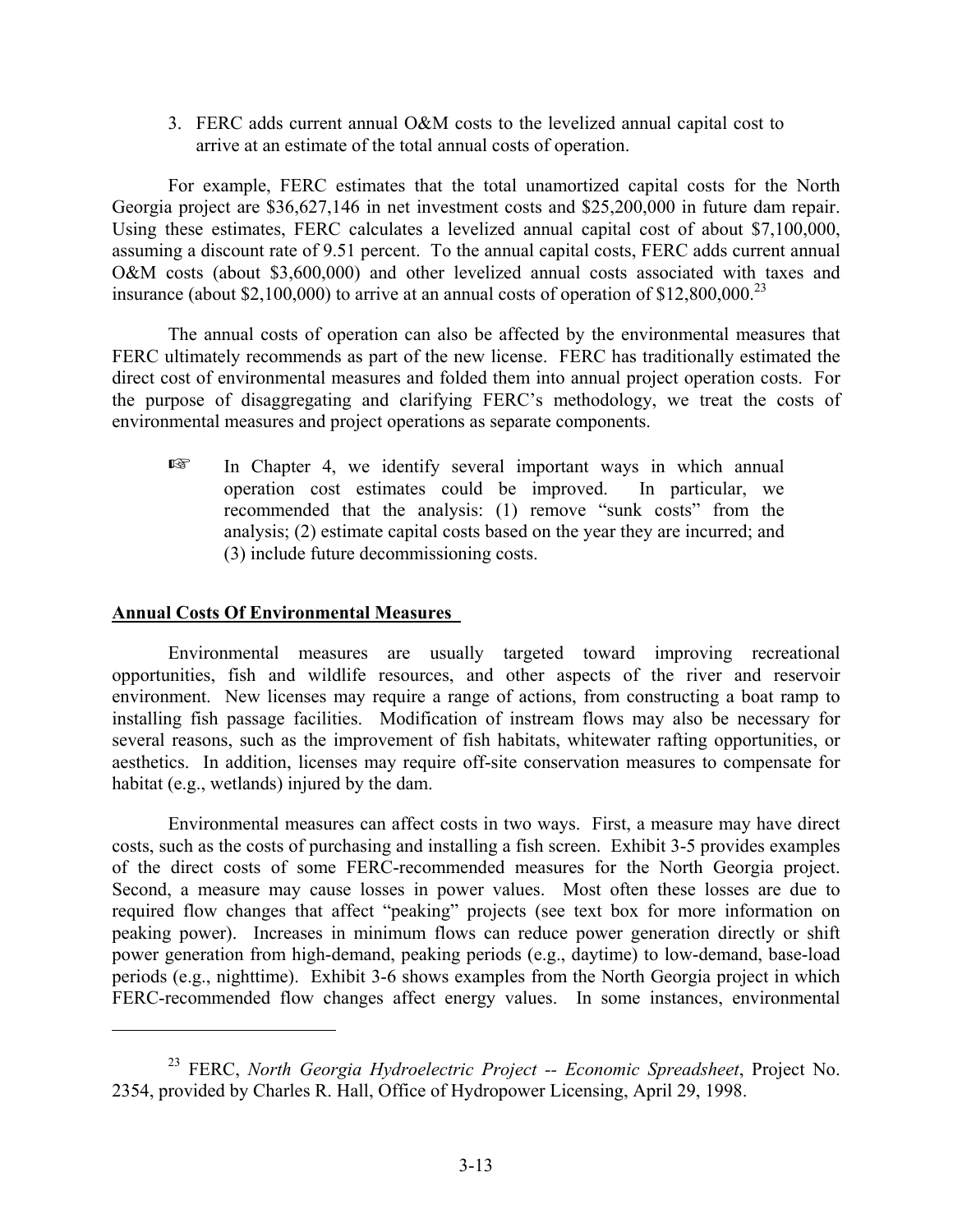measures may increase project operation costs *and* decrease energy values. For example, a requirement to increase minimum flows at the North Georgia project results in direct costs to install a new orifice in the project and a reduction in energy values due to changes in flows.

| <b>Exhibit 3-5</b>                                                                                                                                                       |                        |  |  |
|--------------------------------------------------------------------------------------------------------------------------------------------------------------------------|------------------------|--|--|
| <b>DIRECT COSTS OF ENVIRONMENTAL MEASURES</b><br>AT THE NORTH GEORGIA PROJECT                                                                                            |                        |  |  |
| <b>Measures</b>                                                                                                                                                          | <b>Net Annual Cost</b> |  |  |
| Improve public access to Lake Tugalo                                                                                                                                     | \$49,700               |  |  |
| Install new orifice in Mathis-Terrora project to provide minimum                                                                                                         | \$10,100               |  |  |
| flows and monitor minimum flows*                                                                                                                                         |                        |  |  |
| Develop and implement reservoir litter control plan for Lakes                                                                                                            | \$7,000                |  |  |
| Tugalo and Yonah                                                                                                                                                         |                        |  |  |
| Provide habitat improvements in island area #1 below Yonah dam                                                                                                           | \$2,200                |  |  |
| * In addition to direct costs, this measure reduces energy values (see Exhibit 3-6).<br>Source: FERC, North Georgia Hydroelectric Project, FEIS-0098, June 1996, p. 5-8. |                        |  |  |

#### **PEAKING HYDROELECTRIC PROJECTS**

Hydroelectric projects may be operated in a "peaking" or "run-of-river" mode. A run-ofriver project simply allows the river to run through the project; flows are not regulated. In contrast, a peaking project regulates flows in order to maximize energy values. A peaking project increases flows to generate more electricity during periods of peak demand (when energy prices are high), and reduces flows to store up capacity during periods of low demand (when energy prices are low). Thus, flows through a peaking project may be greater during the day than at night.

Relicensing alternatives for peaking projects frequently carry conditions requiring the project to increase its minimum flows. Such increases may, for instance, improve fishery resources. However, minimum flows can also affect a project's revenues. Consider a simplified example where a minimum flow standard requires a project to increase its current flows at night. In turn, the project's capacity to generate electricity during the day is reduced. Overall, the project may generate the same amount of power, but because prices are lower at night, the project will earn lower revenues.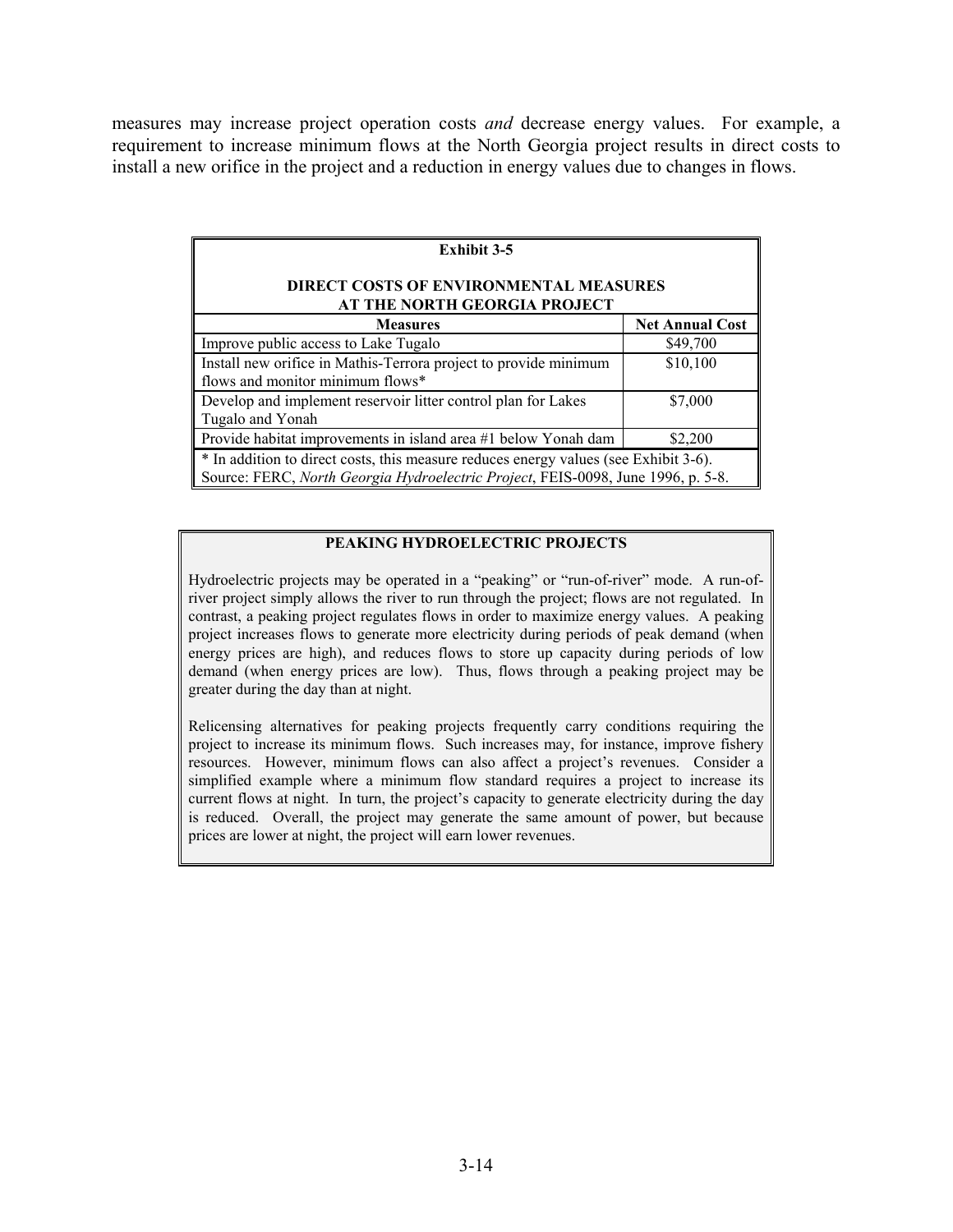| <b>Exhibit 3-6</b>                                                                    |                                             |                |                 |  |  |
|---------------------------------------------------------------------------------------|---------------------------------------------|----------------|-----------------|--|--|
|                                                                                       | <b>LOSS IN GENERATION AND ENERGY VALUES</b> |                |                 |  |  |
|                                                                                       | DUE TO MINIMUM FLOW RELEASE REQUIREMENTS    |                |                 |  |  |
|                                                                                       | AT THE NORTH GEORGIA PROJECT                |                |                 |  |  |
| <b>Minimum Flow</b><br>Hydroelectric<br><b>Loss in Power</b><br><b>Loss in Energy</b> |                                             |                |                 |  |  |
| <b>Alternatives</b>                                                                   | Developments*                               | $(GWh/Year)**$ | Value (\$/Year) |  |  |
| 10 cubic feet per second                                                              | <b>Burton</b>                               | 0.00           | \$1,700         |  |  |
| (cfs) year-round at                                                                   | Nacoochee                                   | 0.00           | \$1,100         |  |  |
| Mathis-Terrora***                                                                     | Mathis-Terrora                              | 0.64           | \$9,900         |  |  |
|                                                                                       | <b>Total</b>                                | 0.64           | \$12,700        |  |  |
| 35 cfs year-round at                                                                  | <b>Burton</b>                               | 0.00           | \$6,100         |  |  |
| Tallulah Falls                                                                        | Nacoochee                                   | 0.00           | \$3,900         |  |  |
|                                                                                       | Mathis-Terrora                              | 3.3            | \$51,100        |  |  |
|                                                                                       | Tallulah Falls                              | 3.35           | \$77,000        |  |  |
|                                                                                       | <b>Total</b>                                | 6.65           | \$138,100       |  |  |
| 500 and 700 cfs various                                                               | <b>Burton</b>                               | 0.00           | \$10,600        |  |  |
| weekends for                                                                          | Nacoochee                                   | 0.00           | \$7,400         |  |  |
| whitewater boating                                                                    | Mathis-Terrora                              | 0.00           | \$7,400         |  |  |
|                                                                                       | <b>Tallulah Falls</b>                       | 1.84           | \$48,200        |  |  |
|                                                                                       | <b>Total</b>                                | 1.84           | \$73,600        |  |  |
| * The Next Coerais Draiget consists of six by dreal estimate developments             |                                             |                |                 |  |  |

The North Georgia Project consists of six hydroelectric developments.

\*\* Although a zero indicates no reduction in total power generation, losses in energy values occur because the minimum flow causes a shift of power generation from peak- to baseload periods.

\*\*\* As shown in Exhibit 3-5, this measure also involved the direct costs of installing a new orifice in the Mathis-Terrora development.

Source: FERC, *North Georgia Hydroelectric Project*, FEIS-0098, June 1996, p. 5-5 to 5-6.

For the North Georgia project, FERC evaluated the cost of environmental measures for: (1) the no-action alternative; (2) the applicant's proposal; and (3) the FERC staff's recommended alternative. For the no-action alternative, costs are zero since it requires no changes in the existing operations of the project. Environmental measures under the applicant's proposal would cost about \$360,000 annually, whereas FERC's recommended alternative would cost about  $$470,000<sup>24</sup>$  These values are used below to calculate the annual net benefits of the North Georgia project's relicensing alternatives.

### **Annual Net Benefit Calculation**

FERC uses its estimates of annual gross power benefits, annual costs of operation, and annual costs of environmental measures to calculate the annual net benefits of each relicensing alternative. Where environmental measures reduce power values, the costs are incorporated in the estimate of annual gross power benefits. To illustrate, Exhibit 3-7 carries through the annual

 $24$  The costs of environmental measures listed in Exhibits 3-5 and 3-6 do not add up to \$470,000 because the exhibits do not include all the measures recommended by FERC.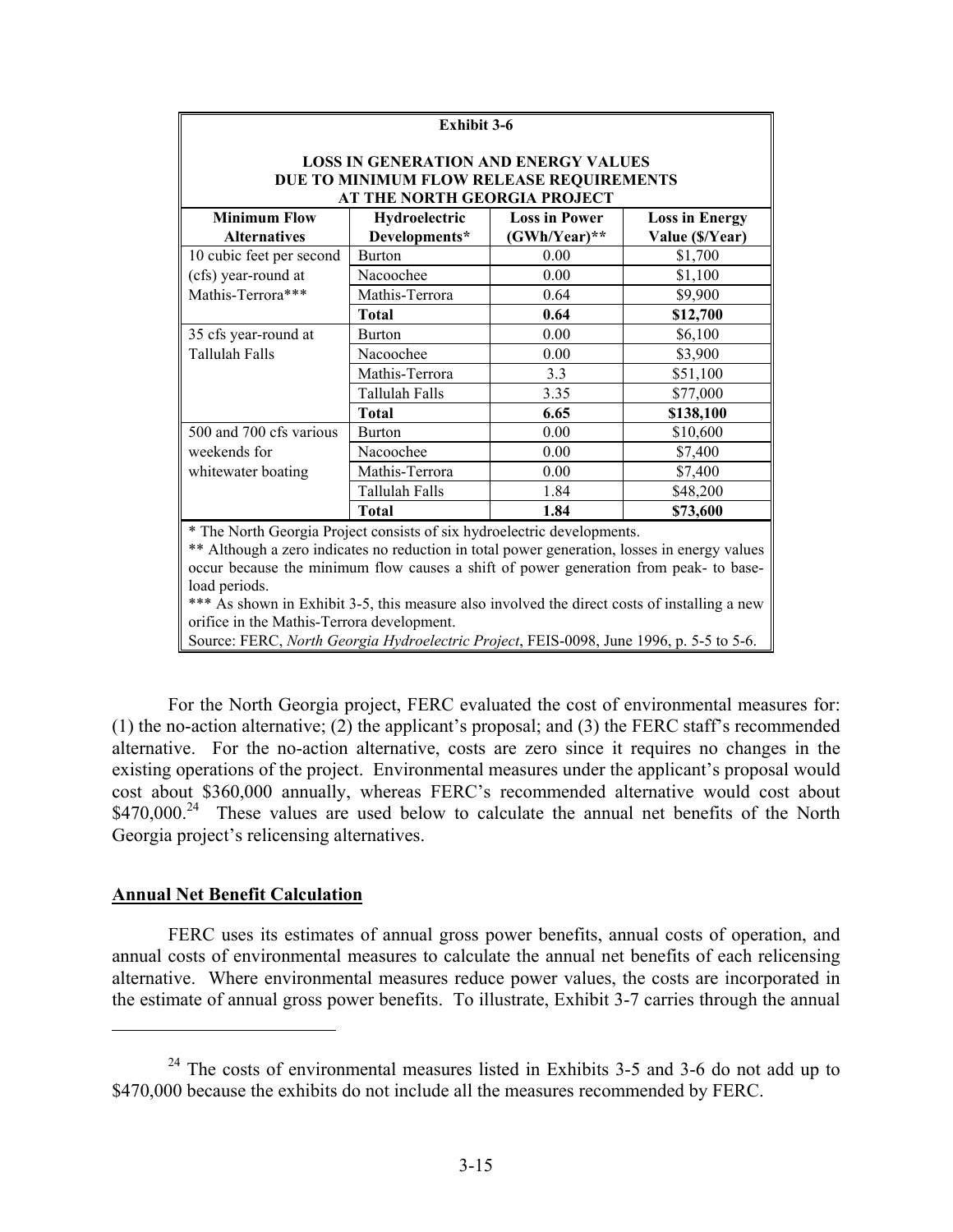net benefit calculation for the three relicensing alternatives of the North Georgia project. Although FERC typically includes the direct costs of environmental measures in the annual costs of operation, we have broken direct costs out to make the calculations clearer.

| <b>Exhibit 3-7</b>                                                                       |                                                                                                          |                                                                         |                                                                                 |                                                                                             |                                                                       |
|------------------------------------------------------------------------------------------|----------------------------------------------------------------------------------------------------------|-------------------------------------------------------------------------|---------------------------------------------------------------------------------|---------------------------------------------------------------------------------------------|-----------------------------------------------------------------------|
|                                                                                          | ANNUAL NET POWER BENEFITS OF PROPOSED ALTERNATIVES<br><b>FOR THE NORTH GEORGIA HYDROELECTRIC PROJECT</b> |                                                                         |                                                                                 |                                                                                             |                                                                       |
| <b>Proposed</b><br>Operation<br><b>Of Project</b>                                        | Annual<br><b>Average Power</b><br><b>Generation</b><br>(GWh)                                             | <b>Annual Gross</b><br><b>Power</b><br><b>Benefits</b><br>$($ \$000 $)$ | <b>Annual Operating</b><br><b>Costs Of Existing</b><br>Project<br>$($ \$000 $)$ | <b>Annual (Direct) Costs</b><br><b>Of Environmental</b><br><b>Measures</b><br>$($ \$000 $)$ | <b>Annual Net</b><br><b>Power</b><br><b>Benefits</b><br>$($ \$000 $)$ |
| No-Action<br>Alternative<br>(baseline)                                                   | 427                                                                                                      | 18,000                                                                  | 12,800                                                                          | $\boldsymbol{0}$                                                                            | 5,200                                                                 |
| Applicant's<br>Proposal                                                                  | 417                                                                                                      | 17,761                                                                  | 12,800                                                                          | 120                                                                                         | 4,841                                                                 |
| <b>FERC</b><br>Staff's<br>Proposal                                                       | 414                                                                                                      | 17,664                                                                  | 12,800                                                                          | 138                                                                                         | 4,726                                                                 |
| Source: FERC, North Georgia Hydroelectric Project, FEIS-0098, June 1996, p. 5-9 to 5-11. |                                                                                                          |                                                                         |                                                                                 |                                                                                             |                                                                       |

# **FACTORS NOT EXPLICITLY INCORPORATED IN ANNUAL NET BENEFIT ESTIMATES**

Although the benefits of avoided pollution, project services, and environmental measures are factored into FERC's relicensing decisions, they are rarely incorporated directly into estimates of annual net benefits. We describe FERC's current approach to evaluating these components below.

# **Annual Benefits Of Avoided Pollution**

FERC quantifies avoided pollution benefits, but they are not included in annual net benefit calculations. To quantify the avoided air pollution values of the existing hydropower project, FERC estimates the tons of several air pollutants, such as sulfur and nitrogen oxides, that would be emitted if the project's power were generated by an alternative source. To estimate the avoided pollution benefits of the existing project, FERC calculates the cost of preventing these emissions at the alternative source. In other words, the value of avoided pollution is equal to the cost of pollution control.

**Exet is** In Chapter 4, we discuss why FERC's "cost of control" approach is problematic. We recommend that the economic analysis estimate the avoided health and environmental impacts of pollution "externalities" --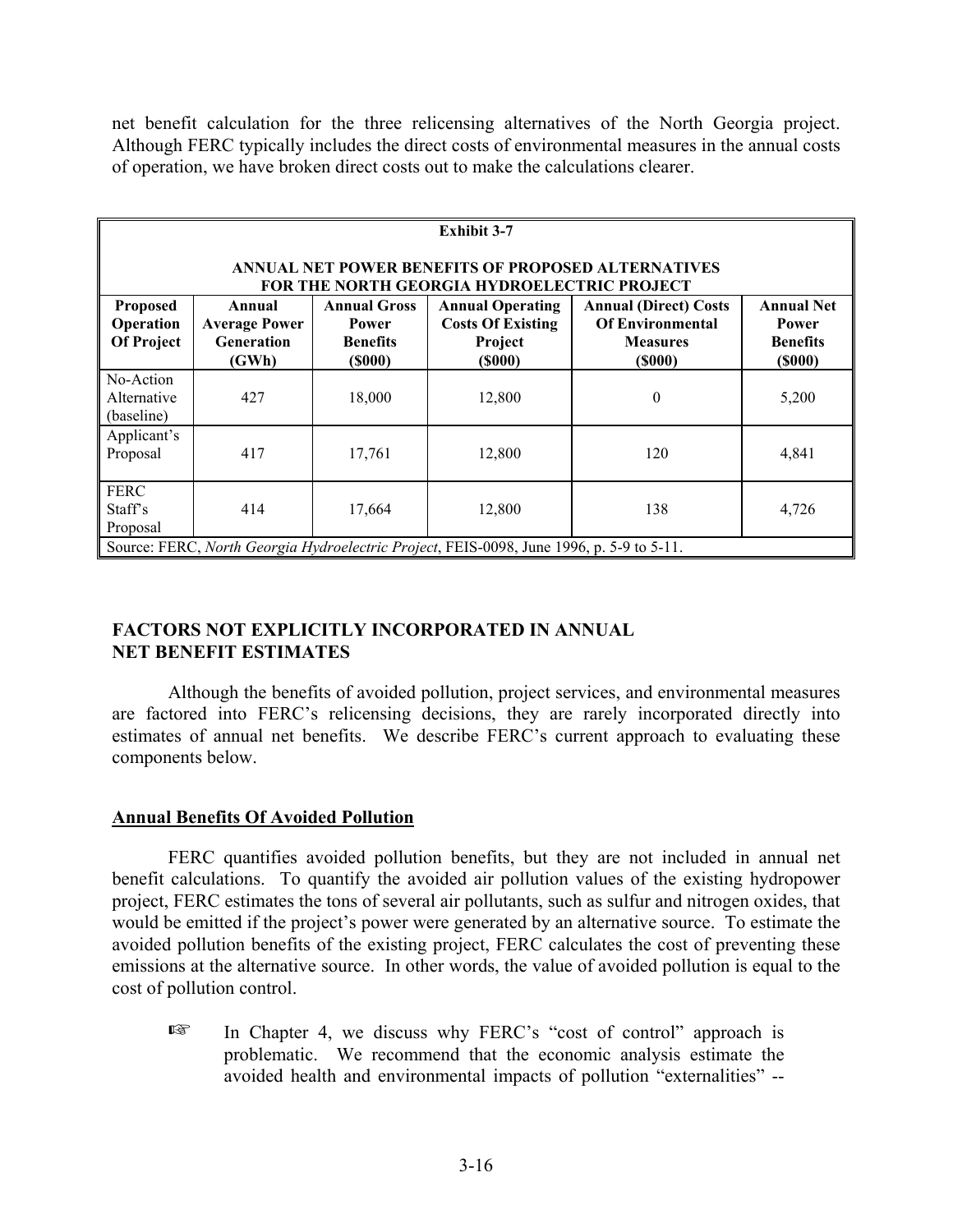the cost to society of the pollution *not* currently controlled at the replacement generation source.

As noted above, FERC determined that coal-fired plants are the most likely thermal alternative for the power generated by the existing North Georgia hydroelectric project. Therefore, a one GWh reduction in hydroelectric power will result in a one GWh increase in coal-fired plant generation.<sup>25</sup> FERC only estimates dollar costs for controlling sulfur and nitrogen oxide emissions in its analysis of the North Georgia project. Through a separate analysis, FERC has determined that a coal-fired steam plant's pollution control costs are about \$475 per ton of sulfur oxides and \$230 per ton of nitrogen oxides.<sup>26</sup> Exhibit 3-8 shows the removal costs of these pollutants for various proposed minimum flow alternatives at the North Georgia project. These dollar estimates are not incorporated in the annual net benefits of North Georgia's relicensing alternatives. The reason for this omission is unclear. However, as we note in Chapter 4, FERC's current approach to valuing avoided pollution benefits is flawed. Unless the method is corrected, these benefits are best left out of the net benefit calculation.

| <b>Exhibit 3-8</b><br><b>REMOVAL COSTS OF SULFUR AND NITROGEN OXIDES</b><br>FOR MINIMUM FLOW ALTERNATIVES AT THE NORTH GEORGIA PROJECT |                                             |                         |                                            |                                            |                                              |                      |
|----------------------------------------------------------------------------------------------------------------------------------------|---------------------------------------------|-------------------------|--------------------------------------------|--------------------------------------------|----------------------------------------------|----------------------|
|                                                                                                                                        | Annual<br>Replacement                       |                         | <b>Pollutants Generated</b><br>(tons/year) | <b>Annual Removal Cost (\$)</b>            |                                              |                      |
| <b>Minimum Flow</b><br><b>Alternatives</b>                                                                                             | <b>Generation</b><br><b>Needed</b><br>(GWh) | <b>Sulfur</b><br>Oxides | <b>Nitrogen</b><br>Oxides                  | <b>Sulfur</b><br>Oxides $(95%$<br>removed) | <b>Nitrogen</b><br>Oxides $(60%$<br>removed) | <b>Total</b><br>Cost |
| 10 cfs year-round at<br>Mathis-Terrora                                                                                                 | 0.6                                         | 5.2                     | 2.4                                        | \$2,500                                    | \$600                                        | \$3,100              |
| 35 cfs year-round at<br><b>Tallulah Falls</b>                                                                                          | 6.7                                         | 54.4                    | 25.1                                       | \$25,800                                   | \$5,800                                      | \$31,600             |
| 500 and 700 cfs<br>various weekends for<br>whitewater boating                                                                          | 1.8                                         | 15.1                    | 6.9                                        | \$7,200                                    | \$1,600                                      | \$8,800              |
| Source: FERC, North Georgia Hydroelectric Project, FEIS-0098, June 1996, p. 5-9.                                                       |                                             |                         |                                            |                                            |                                              |                      |

 $25$  FERC notes that it takes 420 tons of pulverized, one-percent sulfur bituminous coal from a coal-fired steam plant to generate one GWh of power. Generation of this power would produce about: 8.18 tons of sulfur oxides, 3.78 tons of nitrogen oxides, 0.19 tons of carbon monoxide, 965.2 tons of carbon dioxide, and 25.08 tons of particulates. FERC, FEIS-0098, June 1996, op cit., p. 4-61.

<sup>&</sup>lt;sup>26</sup> These estimates are based on "state-of-the-art" pollution control equipment capable of removing 95 percent of sulfur oxides and 60 percent of nitrogen oxides. The cost estimates are for plants without any current pollution removal capabilities, which FERC acknowledges may not be the case for some of Georgia Power's existing coal-fired plants. FERC, FEIS-0098, June 1996, op cit., p. 5-8.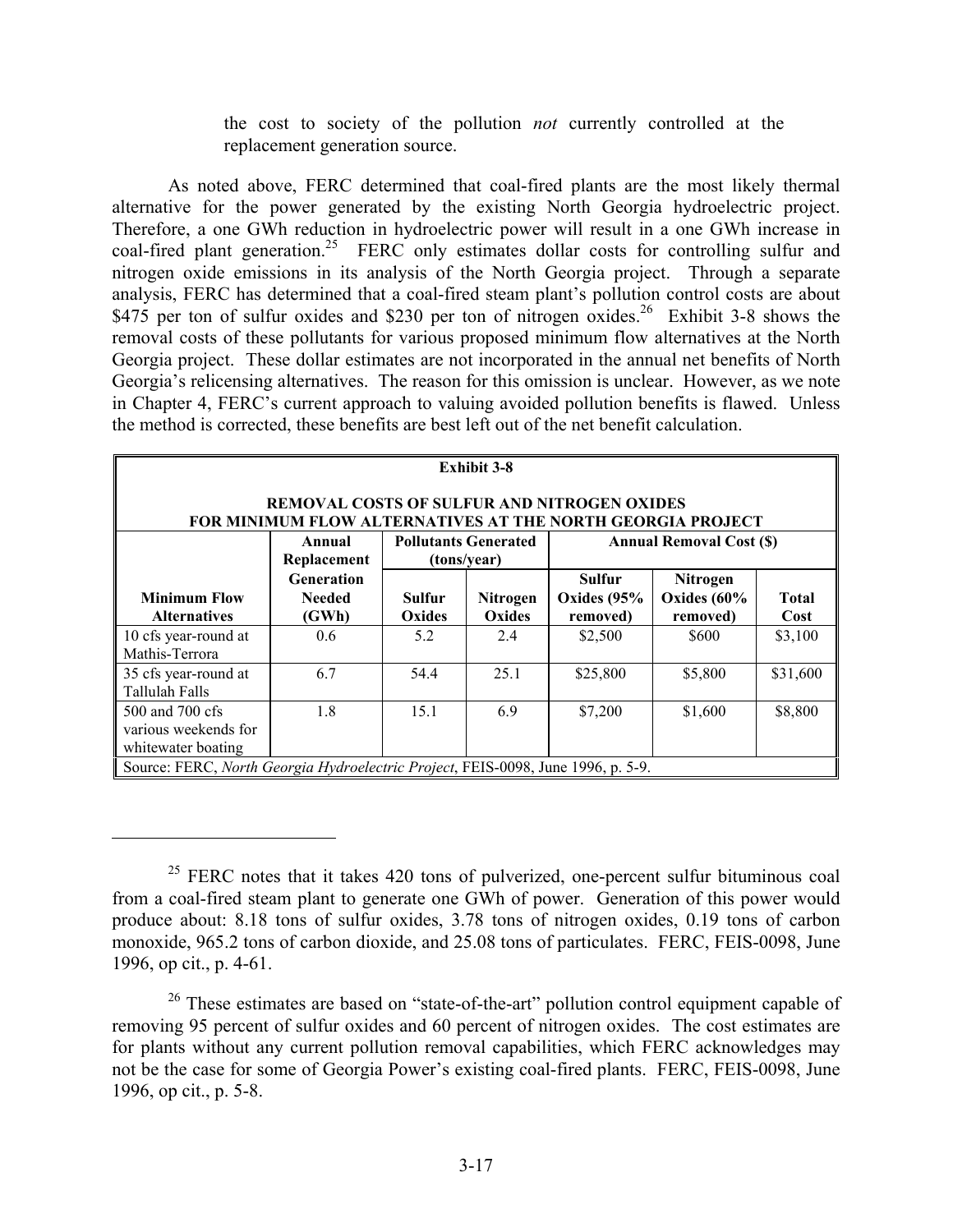#### **Annual Benefits Of Project Services**

Hydroelectric projects provide services beyond power generation, such as flood control, water supply, irrigation, and river navigability. FERC does not generally undertake a formal assessment of the value of these services. In part, this analysis may not be conducted because the majority of proposed relicensing alternatives would not change a project's services in any significant way. For instance, a small change in required minimum flows is unlikely to affect a project's flood control services. Therefore, analysis of these services would not help FERC decide among competing alternatives.

If dam removal is evaluated, however, an assessment of project services appears necessary. Such an analysis would tend to increase the benefits of other options relative to dam removal. Nonetheless, in cases where FERC has considered dam removal, its analysis of project services has typically been qualitative. For instance, FERC notes that removal of one or more of the North Georgia project developments on the Tallulah River would result in lost flood control benefits and lost reservoir water withdrawal benefits, but no effort is made to quantify these benefits.

 $E^*$  In Chapter 5, we discuss methodologies relevant for valuing the benefits of project services such as water supply and flood control.

#### **Annual Benefits Of Environmental Measures**

FERC examines how different relicensing alternatives may affect the environment. Among other potential impacts, FERC considers geology and soils, water quality and quantity, fisheries resources, terrestrial resources, threatened and endangered species, aesthetic resources, cultural resources, recreation, land use, and socioeconomic effects. While FERC characterizes an alternative's biological and physical effects, FERC rarely applies economic valuation methods to translate these effects into terms that can be incorporated into the net benefit calculation.

It appears that FERC only attempts to evaluate the benefits of environmental measures when their costs represent more than ten percent of annual power benefits. This policy was put forth in a directive to the staff of Office of Hydropower Licensing (OHL) issued in 1995 by the OHL's Director and General Counsel.

As a rough, internal-only practical guideline, Section 10(j) conditions should be subjected to a cost-benefit analysis where the cost of the condition exceeds 10 percent of the project's power benefits. In such instances, staff should weigh the cost of the condition (i.e., what negative impact it will have on the project) against its benefits (what positive impact it would have on the affected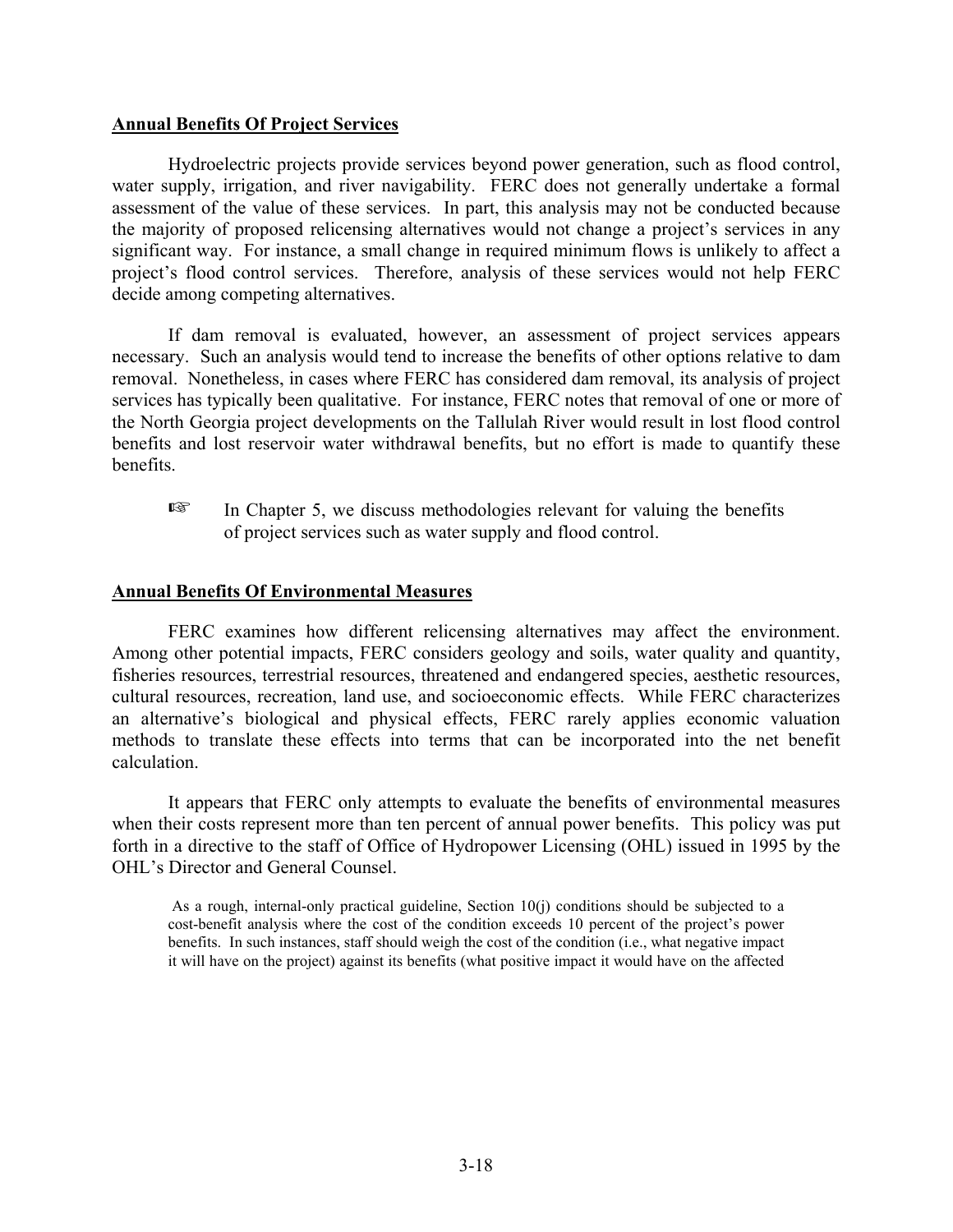natural resources)…. Like any other guideline, this one should not be slavishly applied; a rule of reason governs, and the circumstances of each case must be considered.<sup>27</sup>

Under this guidance, FERC applies a diverse set of analyses to characterize the non-power benefits of different alternatives. To illustrate, some of FERC's more typical techniques for assessing impacts to aquatic resources, recreation, and socioeconomic resources are described below.

 $\mathbb{E}$  In Chapter 4, we discuss why the economic analysis should quantify the value of environmental measures so that benefits can be weighed against costs. This valuation should be performed regardless of whether costs are greater than ten percent of the project's power benefits. Otherwise, FERC may reject measures with net benefits, or include measures with net costs.

### **Aquatic Resources**

Applicants often work with resource agencies to model the effect of different relicensing conditions on fishery habitats and populations. For example, Georgia Power and fish and wildlife agencies developed a model to analyze the benefits to fishery resources of increased streamflows at the North Georgia project's Tallulah Falls dam.<sup>28</sup> Their study suggested that incremental changes in streamflows in Tallulah Gorge would change the amount of usable fish habitat and the survival rates for various age classes of fish species. Based on the results of this study, and an analysis of other factors affected by the release of flows (e.g., aesthetic values of the waterfall), FERC staff decided to recommend an increase in the minimum flow to 35 cfs.

### **Recreation**

FERC assesses the potential impacts of relicensing alternatives on a variety of recreational activities, including fishing, rafting, motorboating, picnicking, and swimming. This assessment may be based on a survey of recreational activity in the project area (e.g., number of visitors participating in different types of activity) or rely on more general observations of recreational activity. Using this information, FERC typically draws qualitative conclusions about how recreational activity might be affected under different alternatives.

To illustrate, consider the analysis of recreation undertaken for the Condit project.<sup>29</sup> The applicant (Pacificorp) conducted a survey of recreational users of the Condit project area (see

29 FERC, *Final Environmental Impact Statement, Condit Hydroelectric Project*, FEIS-0103, October 1996, p. 3-49 to 3-50.

<sup>&</sup>lt;sup>27</sup> Susan Tomacky (General Counsel) and Fred Springer (Director, Office of Hydropower Licensing), "Determinations Under Section 10(j) of the Federal Power Act," Memorandum to staff of the OHL and Office of the General Counsel, Hydropower Licensing, 1995.

<sup>&</sup>lt;sup>28</sup> FERC, FEIS-0098, June 1996, op cit., p. 4-11.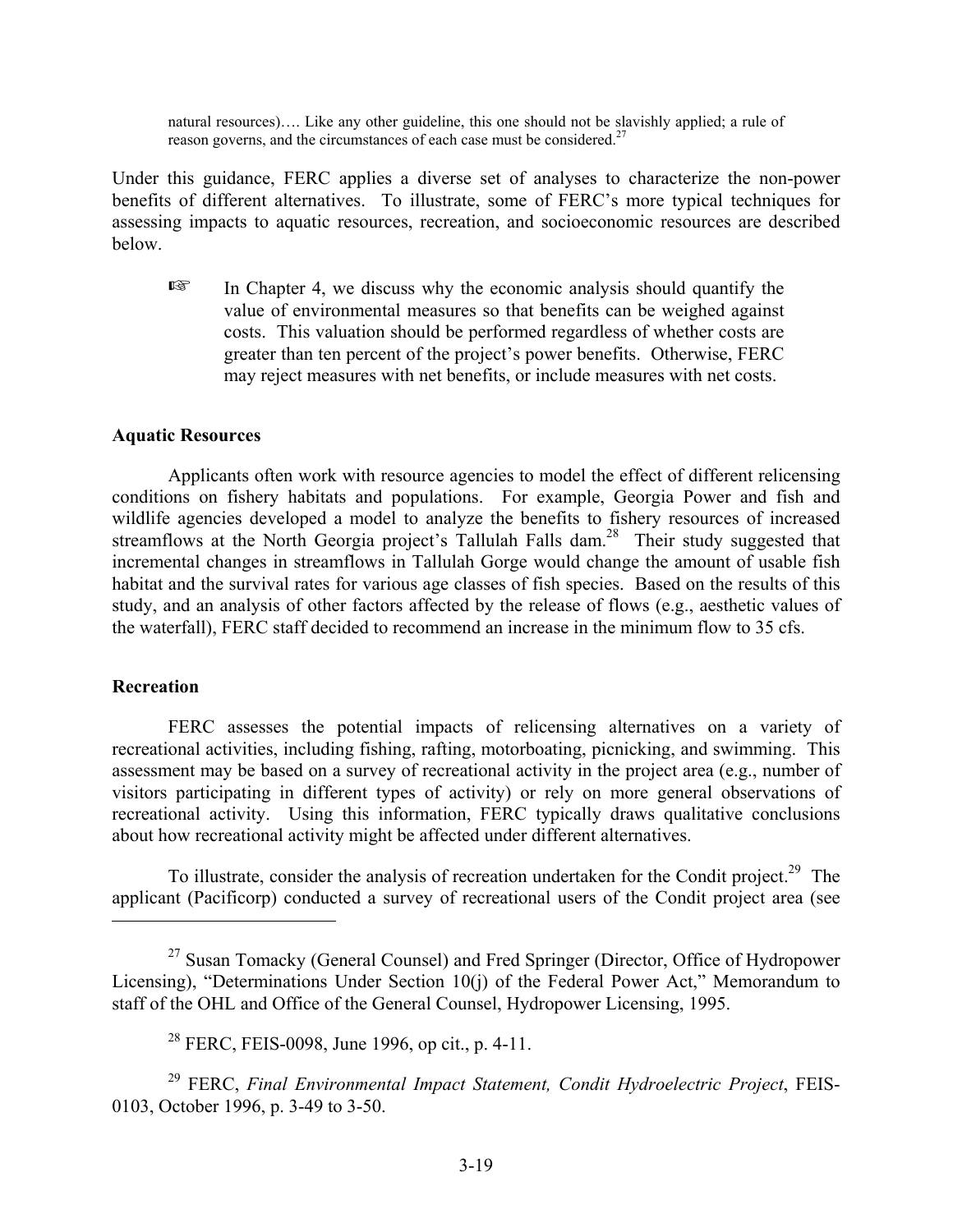Exhibit 3-9). It is noteworthy that this study focuses on *existing* recreational activity rather than the *change in* recreational activity that might occur under different environmental improvement scenarios.

| <b>Exhibit 3-9</b>                                                       |    |  |  |  |
|--------------------------------------------------------------------------|----|--|--|--|
| RECREATION PARTICIPATION<br>IN THE CONDIT PROJECT AREA                   |    |  |  |  |
| <b>Recreational Activity</b><br>% Participation*                         |    |  |  |  |
| Rafting the river                                                        | 49 |  |  |  |
| Fishing                                                                  | 33 |  |  |  |
| Picnicking                                                               | 24 |  |  |  |
| 11<br>Motorboating                                                       |    |  |  |  |
| 7<br>Swimming                                                            |    |  |  |  |
| 7<br>Hiking                                                              |    |  |  |  |
| Wildlife viewing<br>5                                                    |    |  |  |  |
| 3<br>Nature study                                                        |    |  |  |  |
| $\mathbf{3}$<br>Kayaking                                                 |    |  |  |  |
| * Numbers do not total 100 percent because individuals could             |    |  |  |  |
| participate in more than one activity.                                   |    |  |  |  |
| Source: S. Allen, <i>Condit recreation use study</i> , Pacific Power and |    |  |  |  |
| Light Company, 1990, as cited in FERC, Condit Hydroelectric              |    |  |  |  |
| Project, October 1996, p. 3-50.                                          |    |  |  |  |

As is common in FERC's approach to assessing recreational impacts, FERC does not use this information on Condit's recreational activity to develop economic value estimates. Rather, FERC draws the following qualitative conclusions about how different relicensing alternatives would affect recreational activity:

The applicant's proposal offers modest benefits to recreation resources (boating and cabins) in the area compared to the no-action alternative. The dam removal alternatives would offer significant benefits from additional whitewater recreation opportunities, but long-term adverse impacts to existing flatwater recreation use, overall. The dam retention alternatives offer the greatest variety of recreational opportunities for the next 30 to 50 years....<sup>30</sup>

#### **Socioeconomic Resources**

FERC's analysis of socioeconomic resources usually focuses on how relicensing alternatives might affect the region's economy and employment. For instance, an alternative might increase the cost of power, which in turn could affect the viability of local industries. To illustrate the possible socioeconomic effects of such an alternative, consider FERC's analysis of the Ripogenus and Penobscot Mills projects in Maine.<sup>31</sup> In relicensing proceedings, the

30 FERC, FEIS-0103, October 1996, op cit., p. 5-14.

31 FERC, *Final Environmental Impact Statement, Upper Penobscot River Basin, Maine*, FEIS-0075, September 1996, p. 5-12 to 5-15.